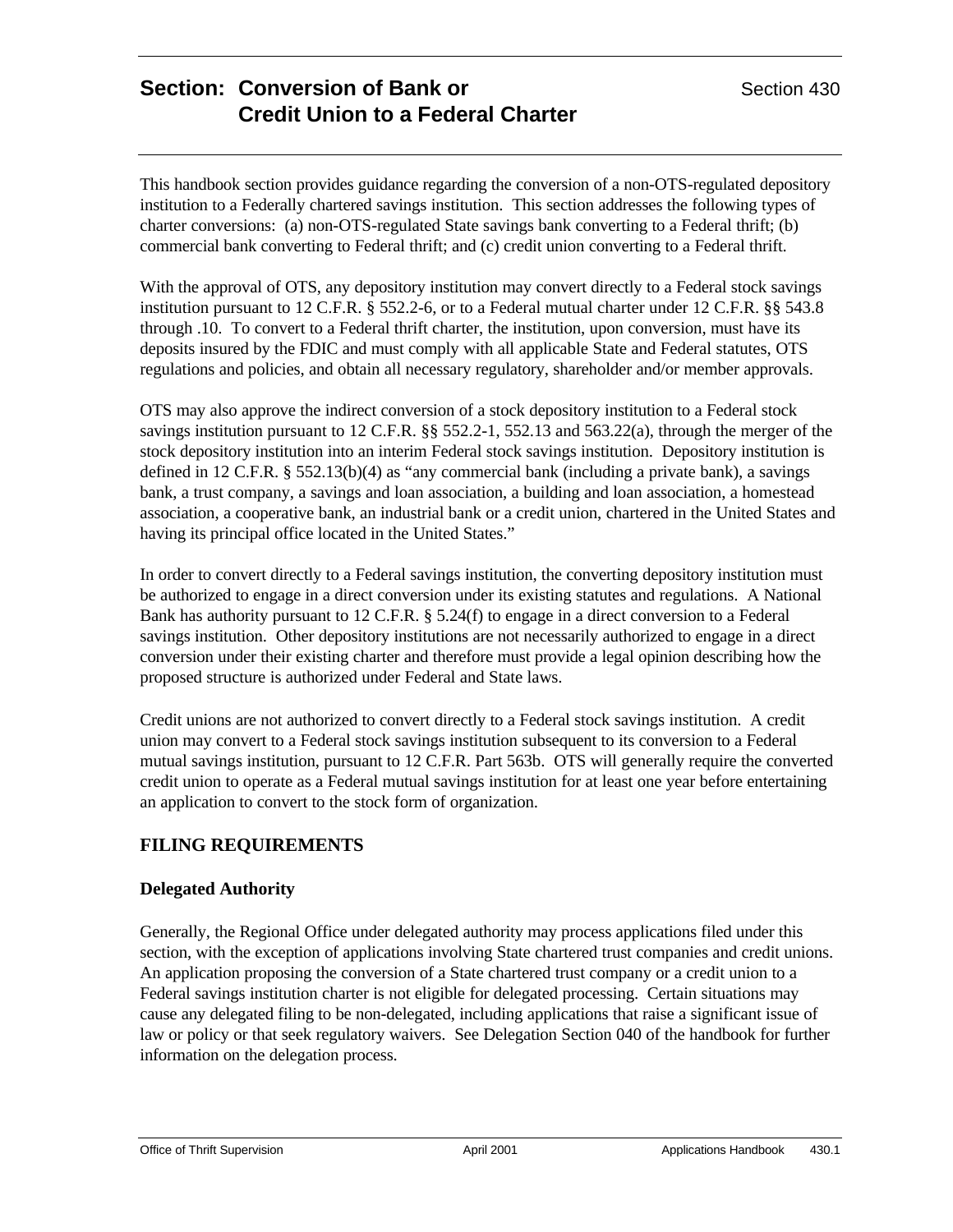#### **Expedited and Standard Procedures**

The application is not subject to the expedited processing procedures set forth in 12 C.F.R. Part 516. Accordingly, the application will be processed utilizing the procedures set forth in 12 C.F.R. §§ 516.210-516.290.

#### **Meetings**

The applicant must contact the appropriate Regional Office prior to submission of the application to discuss the need for meetings related to its application to convert to a Federal savings institution. Depending upon the circumstances of the proposal, multiple meetings may be required in advance of the conversion to a Federal savings institution.

#### *Prefiling Meeting Requirement*

The applicant must meet with the Regional Office for at least one prefiling meeting if the proposal involves a conversion of either a commercial bank or a credit union to a Federal savings institution. For transactions involving a conversion to a Federal savings institution from a State-chartered savings bank regulated by the Federal Deposit Insurance Corporation (FDIC), the Regional Office, at its discretion, may require a prefiling meeting. In any case, it is the applicant's responsibility to contact the Regional Office in a reasonable time period in advance of filing the application to discuss prefiling meeting requirements. The purpose of the meeting is to permit OTS and the applicant to identify any legal or policy issues before submission of the application, and to enable the applicant to address these issues early in the process. The Regional Office will coordinate with the applicant to determine a schedule and forum for a meeting. The forum for the meeting will usually be in person at the Regional Office, although the Regional Office may consider meetings by telephone or video conferencing at its discretion on a case-by-case basis. OTS may decide not to accept a submitted application until the prefiling meeting requirements in 12 C.F.R. Part 516 are met.

When a meeting is required, the applicant should contact the Regional Office to determine which representatives from the applicant should attend the meeting, and what information will need to be provided in advance of the meeting. These individuals will be expected to discuss the salient aspects of the proposed transaction. The applicant may be required to submit a draft business plan to the Regional Office prior to the meeting in a time frame in advance of the meeting acceptable to the Regional Office. At a minimum, the plan should include:

- A clear and complete description of the projected operations and activities;
- Financial projections for a three-year period;
- A discussion of the associated risks and impact of the transaction on the institution;
- Identification of all or a majority of the proposed director and key senior executive officers with documentation to support that these individuals have the required qualifications and experience to prudently oversee operations; and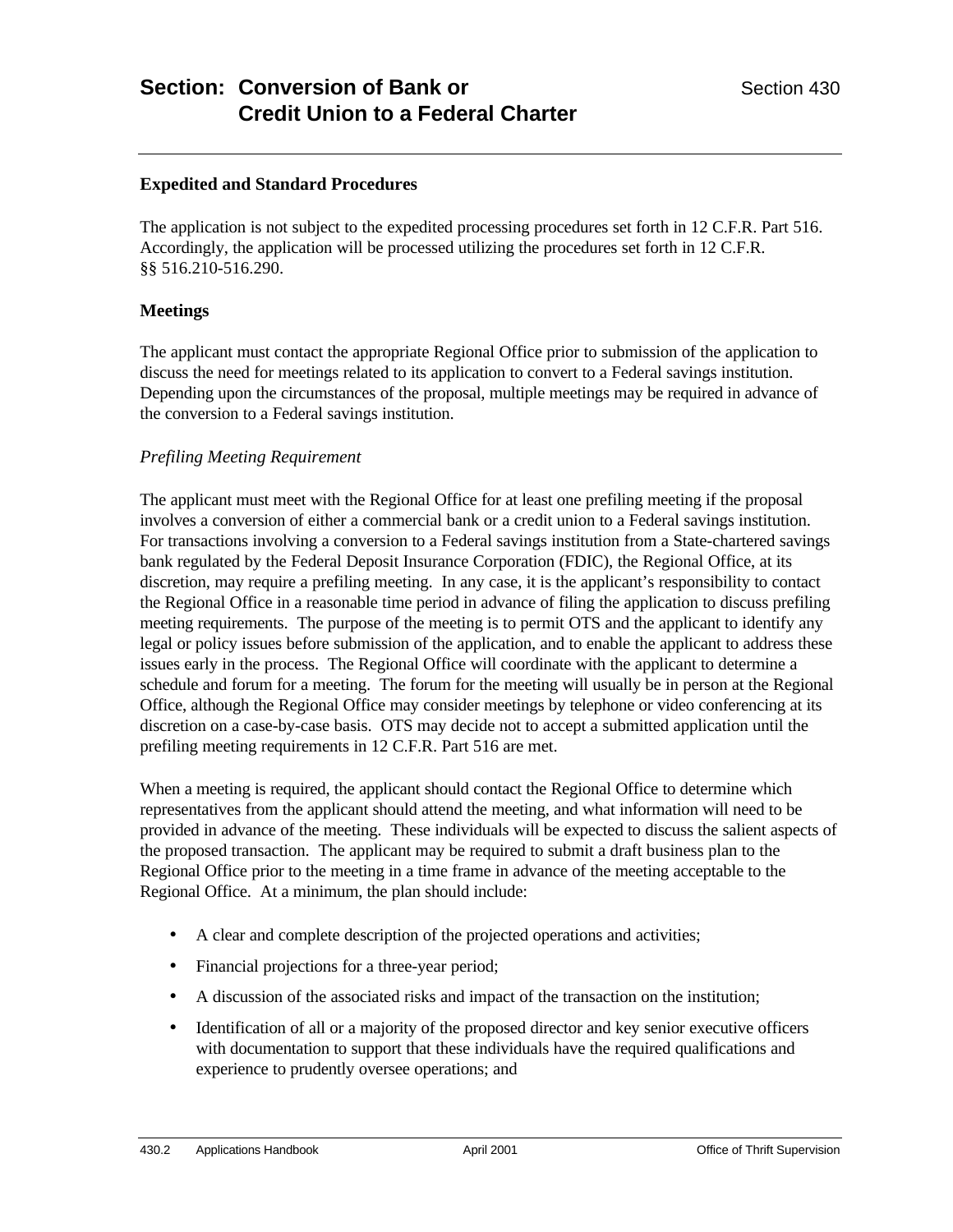• A discussion to demonstrate how the charter will serve the credit and lending needs in its target market.

## *Preopening Meeting*

In transactions covered by this section, the applicant will generally be required to meet with the Regional Office for a "preopening" meeting following approval of the application, but prior to its conversion to a Federal savings institution. The Regional Office will contact the applicant to discuss the forum for the meeting and who should attend. Regional Office staff will discuss the following with the applicant: satisfaction of conditions of approval; supervision and examination process; responsibility and fiduciary duty of the board of directors and management; and, any regulatory issues germane to the successful operation of the savings institution.

### **Information and Form Requirements**

All applications should be filed with the appropriate Regional Office in accordance with 12 C.F.R. Part 516. The applicant should file the original and two copies of the application, and application fee with the appropriate Regional Office. The original filing, all copies, and all exhibits and other pertinent documents must be clearly marked and captioned as to the type of filing. One copy must contain original signatures on all executed documents. For applications that are not delegated to the Regional Office, an additional three copies of the application should be filed with the Applications Filing Room in OTS-Washington.

No specific application form or instructions exist for applications by a non-OTS-regulated financial institution to convert to a Federal savings institution. The filing requirements vary depending upon the structure of the transaction, i.e. whether the transaction is proposed as a direct conversion, or involves an indirect conversion using a newly-chartered Federal savings institution in a merger or a purchase and assumption transaction. Set forth below are the basic filing requirements for these types of applications (additional information may be required on a case-by-case basis):

#### *General Information*

- Legal name of applicant(s), including name of holding company, if applicable;
- Complete address of home office and any branch offices;
- Name, telephone number and address of contact person(s) for the application;
- Complete list and description of all subsidiaries of the bank or credit union;
- Summary of proposed transaction and reasons for conversion;
- Discussion of deposit insurance for the resulting savings institution;
- Proposed charter and bylaws conforming to 12 C.F.R. §§ 552.3 and 552.5 (stock) or 12 C.F.R. §§ 544.1 and 544.5 (mutual). Copies of a model charter and model bylaws are available in the Applications Handbook, which is contained on the OTS Website. Certain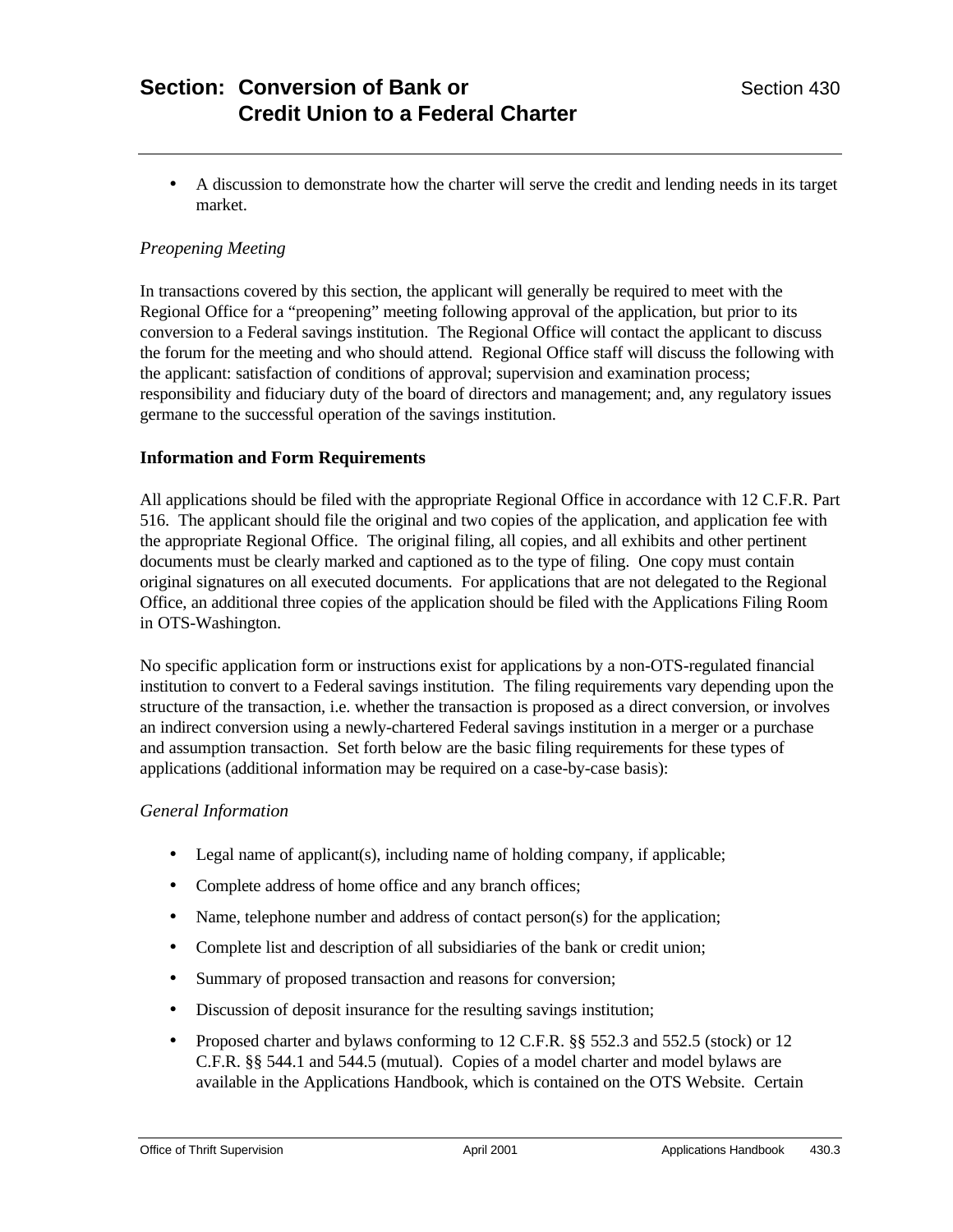variations from the models are set forth in the regulations and considered preapproved. OTS must specifically approve any other variations; and

• Board of directors' resolution authorizing the transaction.

#### *Opinions*

- A legal opinion describing how the proposed transaction is permissible under Federal and State laws; and
- A tax opinion describing the consequences of the proposed transaction.

#### *Financial Information*

- Three-year business plan meeting OTS requirements;
- Call reports for the last three years of operation for depository institutions without independent audit reports;
- Copies of the three most recent independent audit reports of the converting depository institution, if applicable;
- Copies of financial reports filed with the existing principal regulator and the Securities and Exchange Commission, if applicable, for the holding company(ies) or depository institution since the date of the last independent audit;
- A capital reconciliation showing compliance with OTS capital requirements and a discussion of any differences between the applicant's accounting standards and the standards required by OTS. OTS Schedule CCR and the instructions, as well as information on capital adequacy, should be reviewed in preparing this reconciliation;
- A general description of the deposit, investment and lending activity of the institution, including an approximate percentage of assets each type of investment and loan represents; and
- A summary of deposits and assets attributable to each office location.

#### *Director and Senior Management Information*

- Each director and senior executive officer of the applicant that will continue in his/her position at the resulting Federal savings institution, must submit the following:
	- ∗ Name and Position;
	- ∗ An executed Interagency Biographical and Financial Report (OTS Form 1623);
	- ∗ An executed RB-20 Certification;
	- ∗ Two completed FBI fingerprint cards (with OTS nomenclature) for each individual (plus a \$23 processing fee per individual set);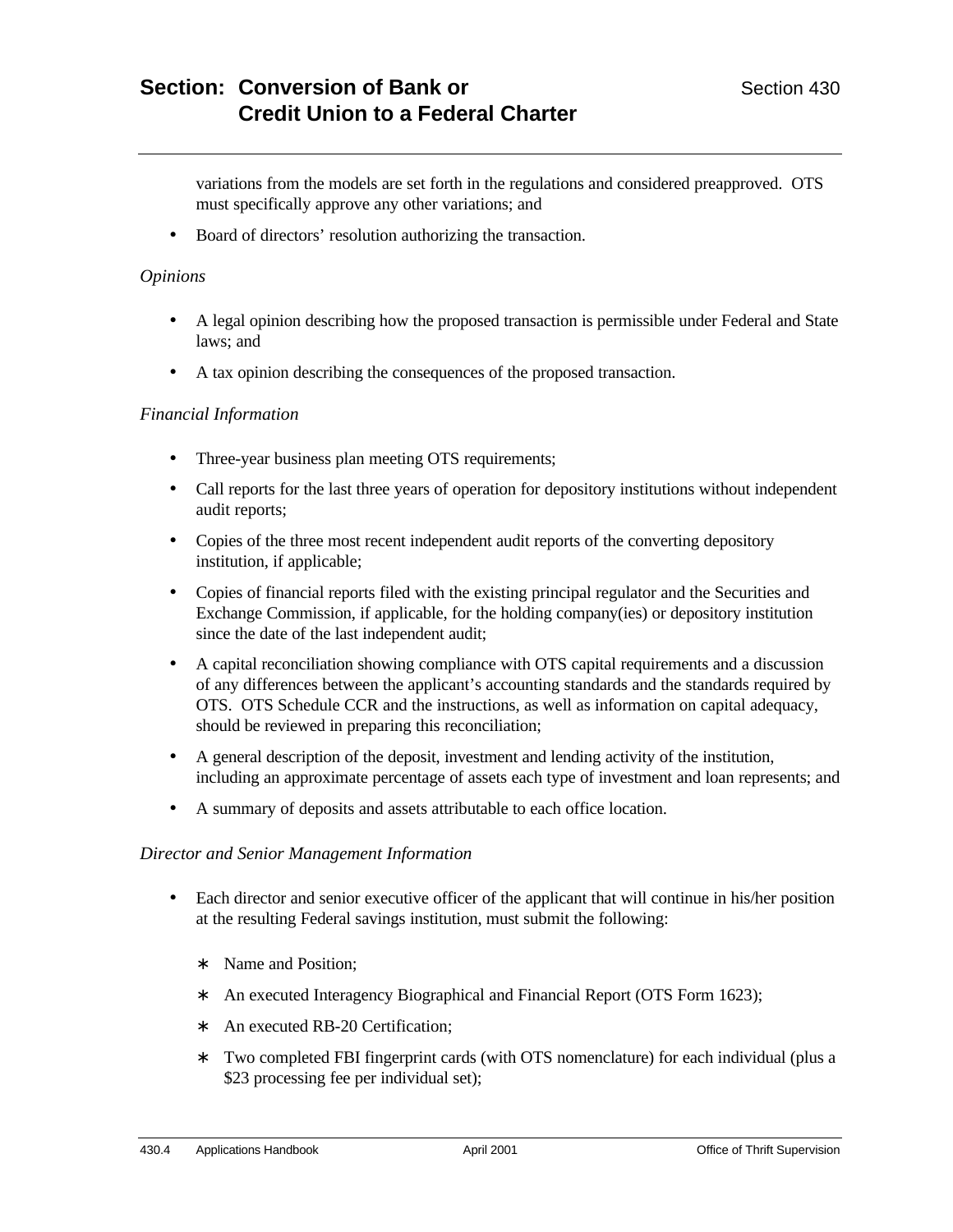- ∗ For each director, submit an executed Oath of Director of FDIC-Insured Institution;
- ∗ Copies of any existing or proposed employment contracts. The agreements must comply with OTS guidelines set forth in RB 27a and 12 C.F.R. §§ 563.39 and 563.161; and
- ∗ For a converting stock depository institution, a listing of all entities owning or controlling more than 10% of the stock, directly or indirectly, alone or acting in concert.
- OTS policy requires background investigations to be completed in accordance with the guidance in RB-20. RB-20 authorizes OTS to request supplemental information from applicants if the information is useful in completing a thorough background investigation. Applicants can request a waiver from filing portions of this information by providing justification stating why this information is unduly burdensome or unnecessary. For those individuals who have been previously reviewed and approved by the appropriate bank regulatory authority, OTS will typically grant a waiver of the biographical and financial report and fingerprint card. For directors and officers who have been associated with the existing bank for a sufficient amount of time to assess their effectiveness (typically involving tenures in excess of one year or through one examination cycle), a waiver of these documents may also be granted. For all other individuals, the Regional Office will conduct a background investigation in compliance with RB-20. Individuals must be fingerprinted by an independent third party unrelated to the individual or companies affiliated with the individual on fingerprint cards bearing the OTS identification number. Results of all background checks should be addressed in the Regional Office's digest.

## *For Existing Bank Holding Companies that will not become Savings and Loan Holding Companies, submit the following items of Application H-(e):*

- Cover page and signature page;
- Item 110 Details of Proposed Acquisition;
- Item 120 Regulatory Issues;
- Item 220 Controlling Shareholders/Affiliates; and
- Item 410 Management Officials.

*For Stock chartered institutions, submit the following items:*

- Form of stock certificate, which must include any required restrictive legends; and
- All documents pertinent to the purchase and distribution of stock, including stock warrants and option plans.

### *Other Information*

• Copies of applications submitted to other agencies and, upon their receipt, approval letters;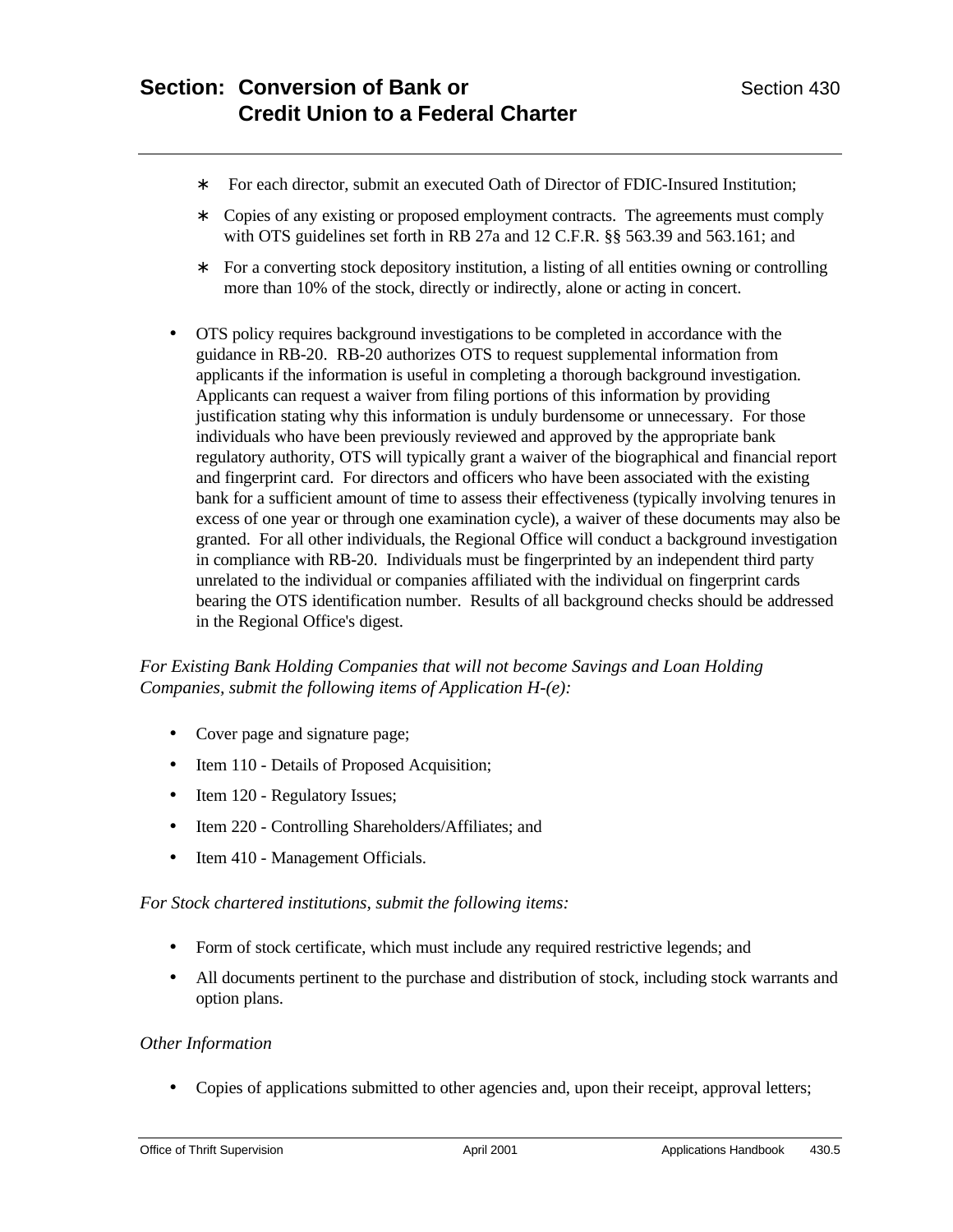- Copies of the three most recent safety and soundness examination reports prepared by the principal regulator;
- Copies of the most recent compliance, CRA, and/or specialty examination report prepared by the principal regulator;
- Copies of all current formal enforcement actions relating to the applicant, its holding company(ies), controlling persons, subsidiaries and affiliates;
- A description of the investment and lending activity of the existing depository institution, including the total amount of each type of investment and loan, as well as the percent of assets each category constitutes. To the extent that any particular investment or loan category exceeds the percentage of assets limitations imposed by Section 5(c) of HOLA, identify the assets and provide a plan, including time frames, to meet such limitations. Requests for a grace period permitted under Section  $5(c)(5)(A)$  of HOLA should be submitted as part of the application;
- A completed QTL worksheet as of the most recent quarter, and a schedule that projects the proposed savings institution's QTL performance over the three year business plan. For institutions with interstate branch networks (i.e., branches outside the state in which the institution's home office is located), the converting institution must also demonstrate compliance with Section 5(r) of HOLA. If none of the exceptions in Section 5(r)(2) apply, the proposed savings institution must separately demonstrate QTL in each state where it operates an interstate branch or branches. To the extent that the savings institution will fail to comply with its minimum QTL requirement, the applicant must provide a plan, including time frames, to meet such limitations. Requests for a QTL waiver should be submitted as part of the application. Applications requesting a QTL waiver are non-delegated;
- Copies of the financial depository institution's current charter and bylaws;
- Identify EDP servicers used by the applicant or describe the extent of EDP work performed inhouse;
- If the converting institution operates a transactional web site, information describing the web site, its activities, and security and testing procedures should be provided;
- In a direct conversion, copies of the executed OTS Form 1582. Any sections that do not apply should be marked "Not Applicable" with an explanation provided;
- In transactions involving indirect conversions, the applicant is required to submit OTS Form 1495 to establish the savings institution for the merger with the existing depository institution;
- If the applicant currently operates service corporations or subsidiaries and plans to continue the proposed activities, it must file a service corporation application or an operating subsidiary application pursuant to 12 C.F.R. Part 559. Application must be made with OTS, as well as the FDIC pursuant to 12 U.S.C. § 303.141 (see Subordinate Organizations Section 605 of the Handbook for additional information); and
- If the applicant currently operates a trust department and plans to continue to engage in trust activities, it must file a trust application under 12 C.F.R. Part 550. See Trust Powers Section 620 of the Handbook for further information regarding trust activities.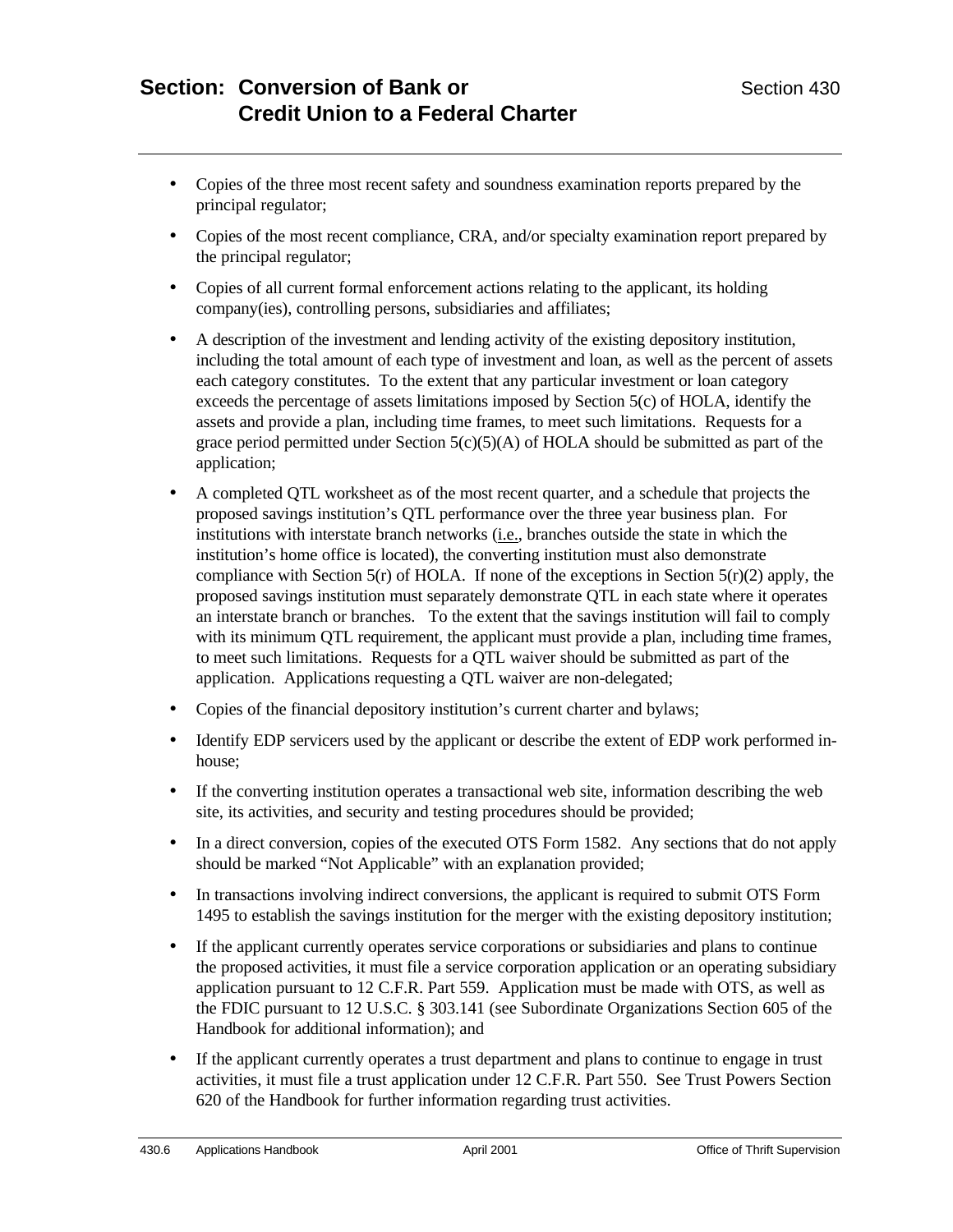#### *Community Reinvestment Act*

• A detailed discussion of the CRA plan for the institution and how the savings institution will satisfy its obligations pursuant to 12 C.F.R. Part 563e.

#### *Holding Company and Controlling Shareholder Information*

If the converting depository institution has a holding company that will become a savings and loan holding company in the transaction, a holding company application must be filed pursuant to 12 C.F.R. Part 574 (see Holding Companies Section 500 of the Handbook for additional information). If the resulting savings institution is controlled directly by one or more individuals, or by persons acting in concert to control the savings institution, a Change of Control Notice may be necessary pursuant to 12 C.F.R. Part 574 (see Control Section 300 of the handbook for additional information).

### **Confidentiality**

The applicant must submit in writing, concurrently with the submission of the application, any requests to keep specific portions of the application confidential. In accordance with the Freedom of Information Act, the request should discuss the justification for the requested treatment and should specifically demonstrate the harm (e.g., to competitive position, invasion of privacy) that would result from the public release of information. OTS will not treat as confidential the portion of an application describing the plan to meet the Community Reinvestment Act objectives.

Information for which confidential treatment is requested should be: (i) specifically identified in the public portion of the application by reference to the confidential section; (ii) separately bound; and (iii) labeled "confidential." The applicant should follow these same procedures when filing supplemental information to the application. OTS will determine whether information designated as confidential must be made available to the public under the Freedom of Information Act. OTS will advise the applicant before it makes information designated as confidential available to the public.

### **SPECIAL CONSIDERATIONS**

#### **Publication Requirements**

OTS requires publication under 12 C.F.R. Section 543.2(d) for applications involving a direct conversion of an existing depository institution to a Federal savings institution. OTS requires publication of a notice for the formation of a Federal savings institution for an indirect conversion, but permits such publication to occur simultaneously with the public notice required in 12 C.F.R. § 563.22 and 12 U.S.C. § 1828(c) for the merger or purchase and assumption transaction (see Combinations Section 200 and Bank Merger Act Transmittal Forms Section 030 of the Handbook for additional information). Additional public notice requirements may apply for transactions involving change in control applications filed pursuant to 12 C.F.R. § 574.3, involving either a holding company(ies) (see Holding Companies Section 500 of the Handbook for additional information), or where the converting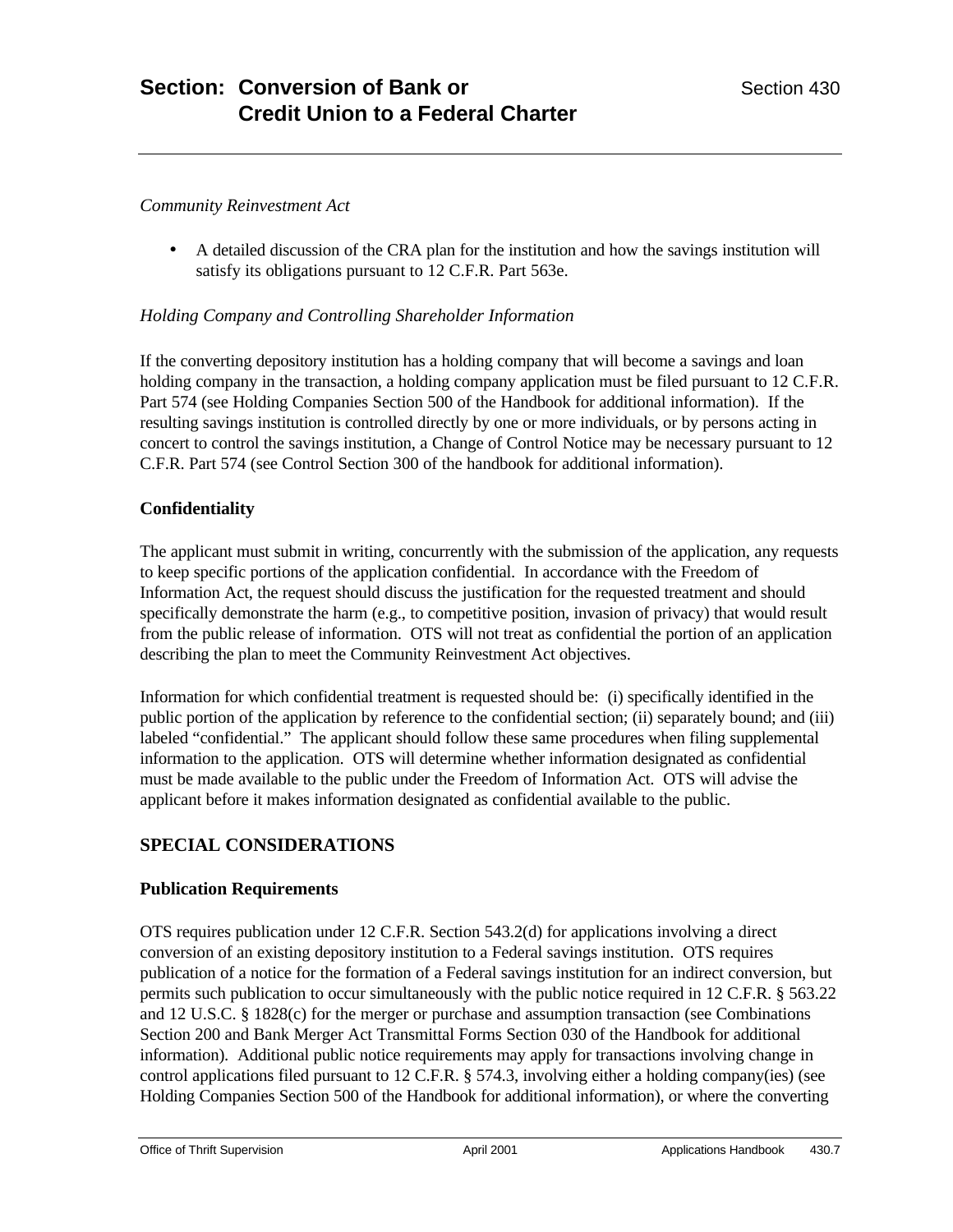depository institution is controlled by one or more individuals (see Control Section 300 of the Handbook for additional information).

• Comment Procedures

Any person may submit a written comment to the Regional Office supporting or opposing a charter conversion application within 25 days after the filing date of the application. OTS will not consider any late filed comments unless: the commenter demonstrates good cause for why they could not submit a timely comment, or, OTS concludes that the comment addresses a significant regulatory concern and will assist in the disposition of the application. OTS can extend the 25 day comment period with demonstrated good cause for why a commenter was unable to submit a timely comment. The duration of an extension request is subject to the discretion of OTS on a case-by-case basis, after consideration of the unique circumstances of each extension request.

The comment should recite relevant facts, including any demographic economic or financial data supporting the commenter's position. If the commenter opposes the application, the comment should also: 1) address at least one reason for denial based upon regulatory criteria for denial; 2) support the reason for denial with relevant facts and supporting data; and, 3) address how the approval of the application is harmful to the community or the commenter. While OTS will accept and consider all comments, including those that do not meet all of the content criteria, commenters are encouraged to include all relevant information and arguments. The commenter may also request an informal meeting pursuant to 12 C.F.R. §§ 516.120 and 516.170 with their comment, along with a description of the issues and facts to be discussed and justification for why written submissions are insufficient to adequately address those facts or issues.

If the commenter has filed a written request for a meeting and the request contains the required information set forth in 12 C.F.R. 516.120(b), OTS will arrange a meeting. If an informal meeting is requested, the commenter must simultaneously send a copy of the written request to the applicant. OTS will generally provide an applicant an appropriate opportunity and period of time to respond to submitted comments.

OTS will facilitate the informal meeting between the applicant, the commenter(s) and any other interested person(s). OTS has discretion to determine the format of the meeting, including telephone conference or face-to-face meetings. OTS will inform the applicant and commenters requesting an informal meeting of its decision on a request for a meeting, or of its decision to hold an informal meeting on its own initiative. OTS may also invite any other interested persons to attend. OTS will inform the participants of the date, time, location and format for the meeting in reasonable time in advance. OTS anticipates that informal meetings will be sufficient to facilitate the resolution of issues in most cases.

If an informal meeting fails to facilitate the resolution of issues to the satisfaction of any participant in an informal meeting, OTS may proceed to conduct a formal meeting before a presiding officer upon the filing of a request. Any participant requesting a formal meeting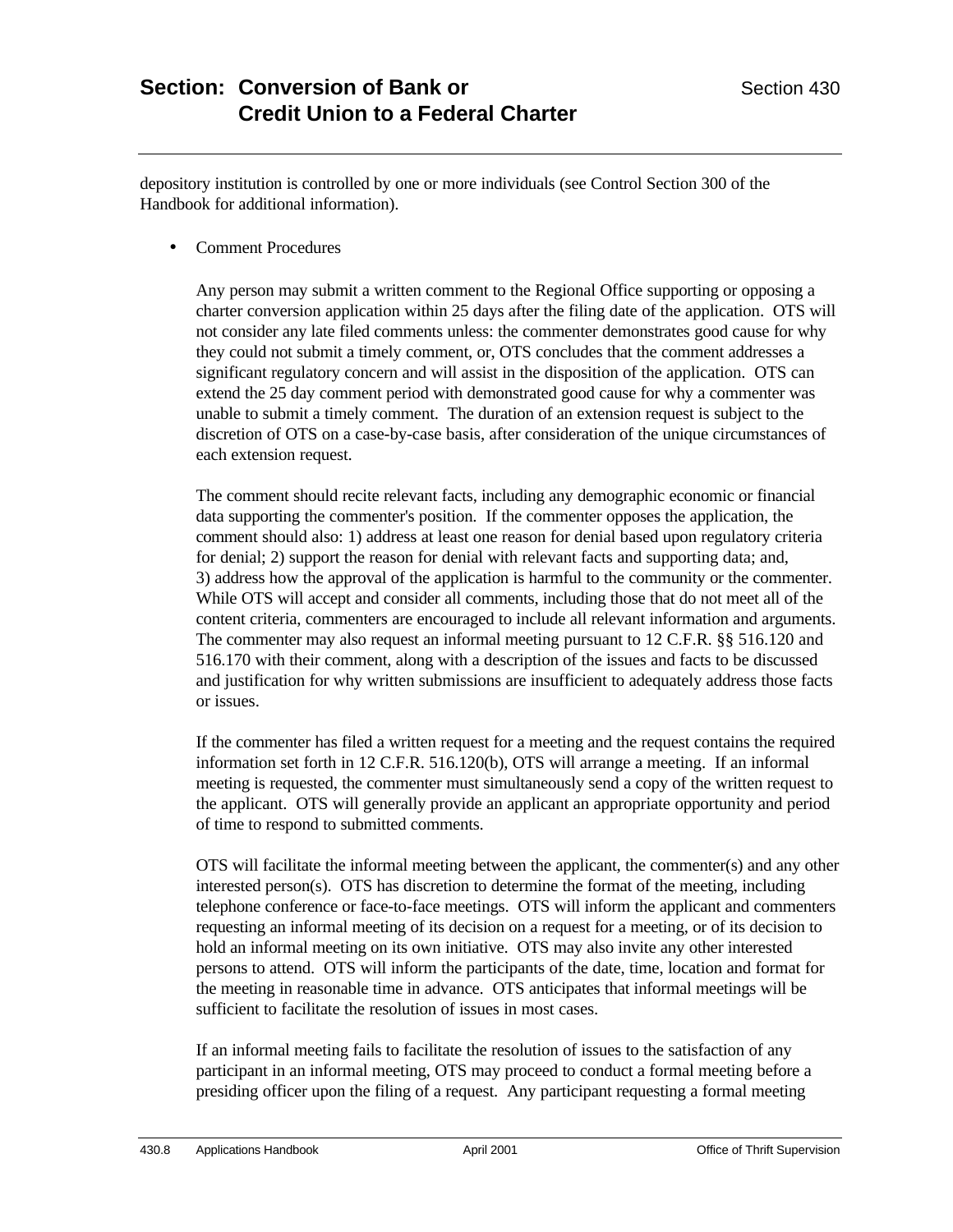pursuant to 12 C.F.R. §§ 516.170 and .180, should submit a request to OTS within three days after the informal meeting, and provide copies of its request to the other participants of the informal meeting. The request must describe the nature of the issues or facts to be presented and must demonstrate that material issues or facts have not been adequately addressed by the informal meeting, and that a formal meeting is necessary to develop a record sufficient to support a determination on those facts or issues. OTS will not arrange an informal meeting where a request is clearly frivolous or clearly lacking a factual basis. OTS may elect to hold a formal meeting on its own initiative if deemed necessary to assist in the disposition of the application or issues raised by the application.

OTS will issue a Notice of Formal Meeting if it decides to hold a formal meeting, and send the notice to the applicant, to any person requesting a formal meeting, and to any interested person, in its discretion, it desires to invite. Any person receiving the Notice of Formal Meeting must notify OTS within ten days of receipt of the notice of their intent to participate in the meeting. All participants in the formal meeting must provide the names of their presenters and copies of proposed exhibits to OTS, to the applicant, and to any other person designated by OTS, no later than five days before the date of the formal meeting. All presenters of documentary material must furnish copies of the material to OTS and to each other participant. OTS will arrange for a transcript of the meeting, with each participant bearing the cost of any copies of the transcript it requests for its use.

OTS anticipates that most formal meetings will follow an informal meeting. Accordingly, OTS will not grant a request for a formal meeting unless an informal meeting has occurred. However, OTS has the authority to conduct a formal meeting without holding an informal meeting if the meeting is beneficial to the review process and will facilitate a resolution of the issues raised by application.

If OTS has arranged an informal or formal meeting, the processing time frames for the application are suspended until OTS determines that a sufficient record has been developed to address the issues raised in the comments.

### **Transition Period For Corporate Governance**

12 C.F.R. § 543.11(c) provides that a six-year plan of governance may be submitted by a Statechartered mutual savings bank, in circumstances where the converting institution has not previously provided for the election of its governing board (trustees, director or managers) by a vote of the members of the institution (some states authorize perpetual boards), and does not want to elect the entire board at the organization meeting. The intended plan provides that within six years, the entire board of directors would be elected by a vote of the members in increments of at least one-fifth of the number of members in each year beginning within two years of conversion. The plan also provides that the newly converted federal savings bank may be organized by its preconversion governing board and addresses the manner of amending the institution's charter during the first two years and other organization and disclosure matters.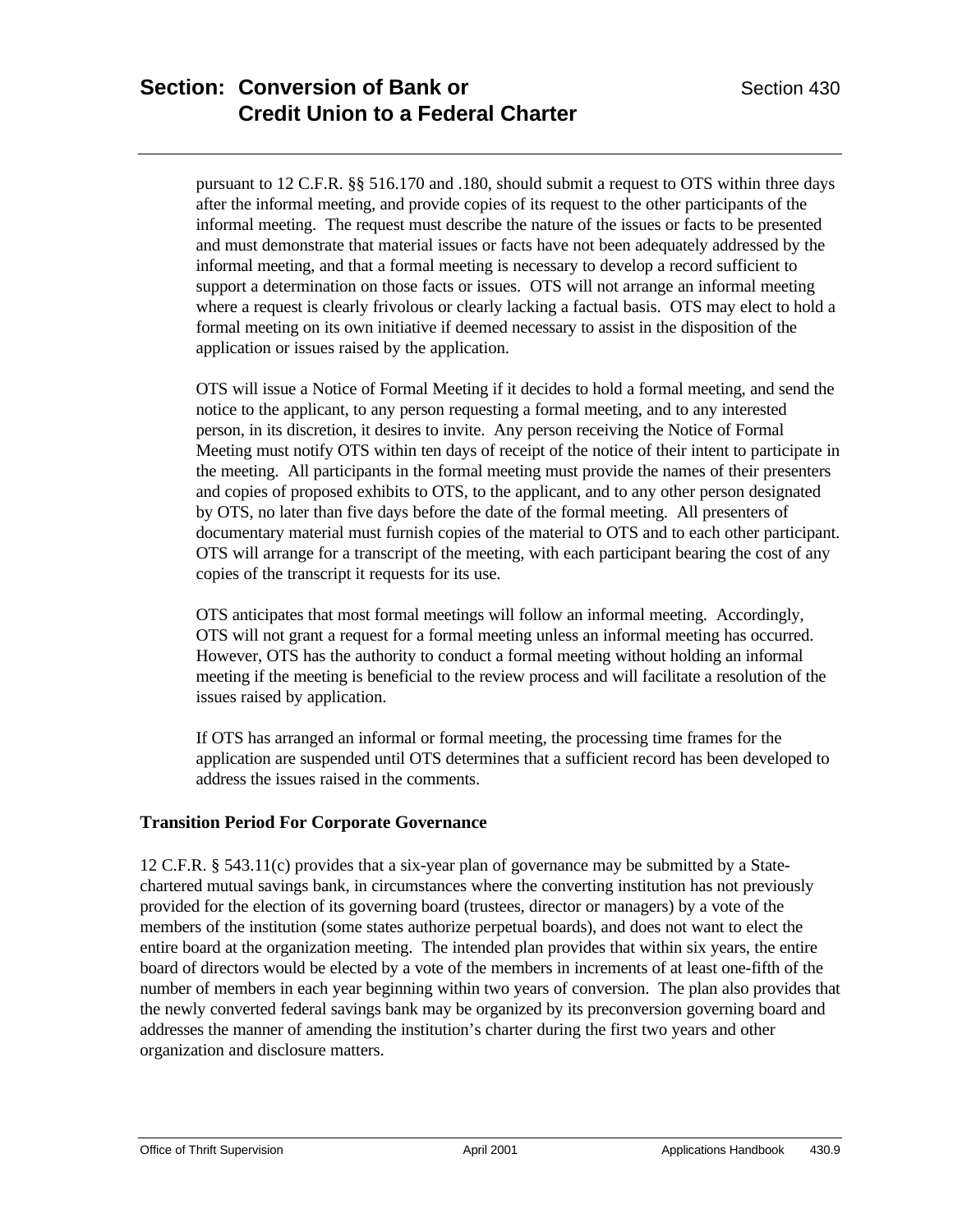## **Qualified Thrift Lender (QTL) or Domestic Building and Loan Association Tax Test (DBLA)**

The converting depository institution should meet the QTL test upon its conversion to a federal savings institution. For institutions with interstate branch networks (i.e., branches outside the state in which the institution's home office is located), the converting institution must also satisfy QTL in each state individually where it operates an interstate branch or branches pursuant to Section 5(r) of HOLA, subject to certain exemptions in Section  $5(r)(2)$ . The assets of all branches in each state (not each outof-state branch separately) are aggregated in determining compliance with QTL for each state. Alternatively, an institution may satisfy its QTL requirements by meeting the domestic building and loan association test of the Internal Revenue Code.

A converting depository institution may be unable to satisfy its QTL requirements initially. OTS will consider granting a converted institution a QTL waiver for up to a two-year period to permit the institution to make a reasonable transition without sacrificing safety and soundness considerations and prudent lending practices. 12 U.S.C.  $\S$  1467a(m)(2) allows temporary and limited exceptions to be granted by the OTS. OTS will decide to grant the extension based upon a finding that extraordinary circumstances exist. Any exception would be based upon an acceptable business plan evidencing timely compliance in a safe and sound manner. If the converting institution cannot meet QTL in a state outside the home office state, OTS will consider granting a waiver for good cause for up to a two year period to comply with Section 5(r) of the HOLA. A request for approval of the exception and/or waiver must be submitted with the application.

### **Asset Composition**

Section 5(c) of HOLA discusses permissible loans and investments for Federal thrifts and limits certain types of lending to a percentage of assets or capital. It is not uncommon for converting depository institutions to exceed these limitations, especially in consumer and commercial loans. Based on an acceptable business plan evidencing that the asset composition will be brought into compliance with the limitations of Section 5(c) in a safe and sound manner, OTS will generally permit a converted institution to achieve compliance with such limitations within two years following the conversion [see Section  $5(c)(5)$ ]. A request for approval of the exception must be submitted with the application and can be approved by the Regional Office.

### **Credit Union Memberships**

Credit unions may be members of corporate credit unions and have deposits and capital accounts in such entities. The deposits may be considered commercial loans under HOLA, but the member capital accounts are considered equity investments and are, therefore, impermissible. In some instances, the capital account may not be withdrawn for a certain period of time. Accordingly, OTS may allow the converted credit union to hold the investment until divestiture is possible. A request to retain any such impermissible investments must be submitted with the application.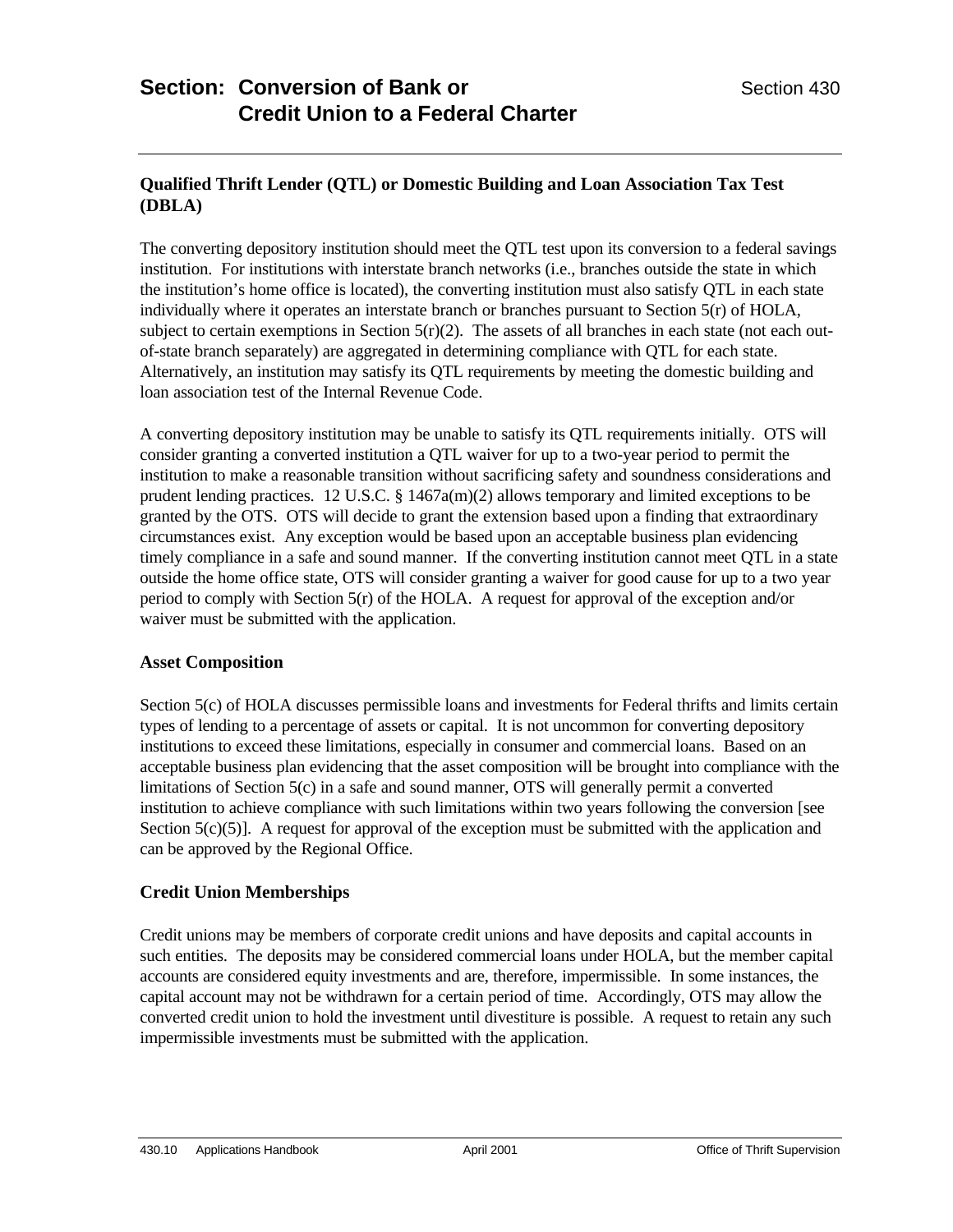## **Credit Union Sponsored Shared Service Facilities**

In some instances, credit unions may participate in a shared service facility that is regulated by the National Credit Union Administration. The facility resembles a typical branch office, is generally designated as a "Credit Union Service Center", and allows the members of the various sponsoring credit unions to conduct certain banking transactions on facility premises. Generally, credit union members may withdraw funds, make deposits, transfer funds between accounts at their credit union, verify account information, and renew time deposits and cash checks. Converting credit unions may wish to continue this type of arrangement for their members' convenience. OTS has allowed this type of arrangement, provided that proper controls and oversight of the activities are in place. The application should include sufficient evidence that such controls and oversight are in place.

#### **Deposit Insurance**

Generally, in an indirect conversion involving an existing Bank Insurance Fund (BIF) depository institution, the applicant must submit an application and receive approval from the Federal Deposit Insurance Corporation (FDIC) or Savings Association Insurance Fund (SAIF) for insurance of accounts. BIF-depository institutions converting directly to a Federal savings institution have been permitted to retain their BIF insurance of accounts. The applicant should address the impact of the transaction on its deposit insurance. Questions regarding deposit insurance should be discussed with FDIC.

### **Federal Home Loan Bank Membership**

The Gramm-Leach-Bliley Act (Section 603) amended Section 5(f) of HOLA to give a Federal savings institution the option of becoming a member of the FHLB.

### **Eligibility Examinations**

OTS anticipates that it will conduct an eligibility examination of all credit unions proposing to convert to a Federal savings institution, due to the significant differences in their operations and regulatory oversight structure compared to other converting depository institutions. For converting entities that are not credit unions and have been recently examined by a Federal or State banking or trust regulator, and received satisfactory ratings (CAMELS 1 or 2, Compliance 1 or 2, CRA Outstanding or Satisfactory, Trust 1 or 2) OTS generally will not require an eligibility examination, unless the application raises a material issue not addressed by the report of examination. Also, when the most recent safety and soundness examination is older than six months, OTS will consider the need for an eligibility examination due to the age of the existing examination report. Absent these concerns, OTS will generally rely on the most recent report of examination as part of its review of the application.

The Regional Office should determine the need for an eligibility examination as early in the application process as possible. The eligibility examination may include on- or off-site activities. Prior to commencing the on-site work, OTS will forward a Preliminary Examination Response Kit (PERK) requesting more detailed information that should be made available to the examiners upon their arrival. OTS normally does not charge a fee for its eligibility examination. However, OTS may impose an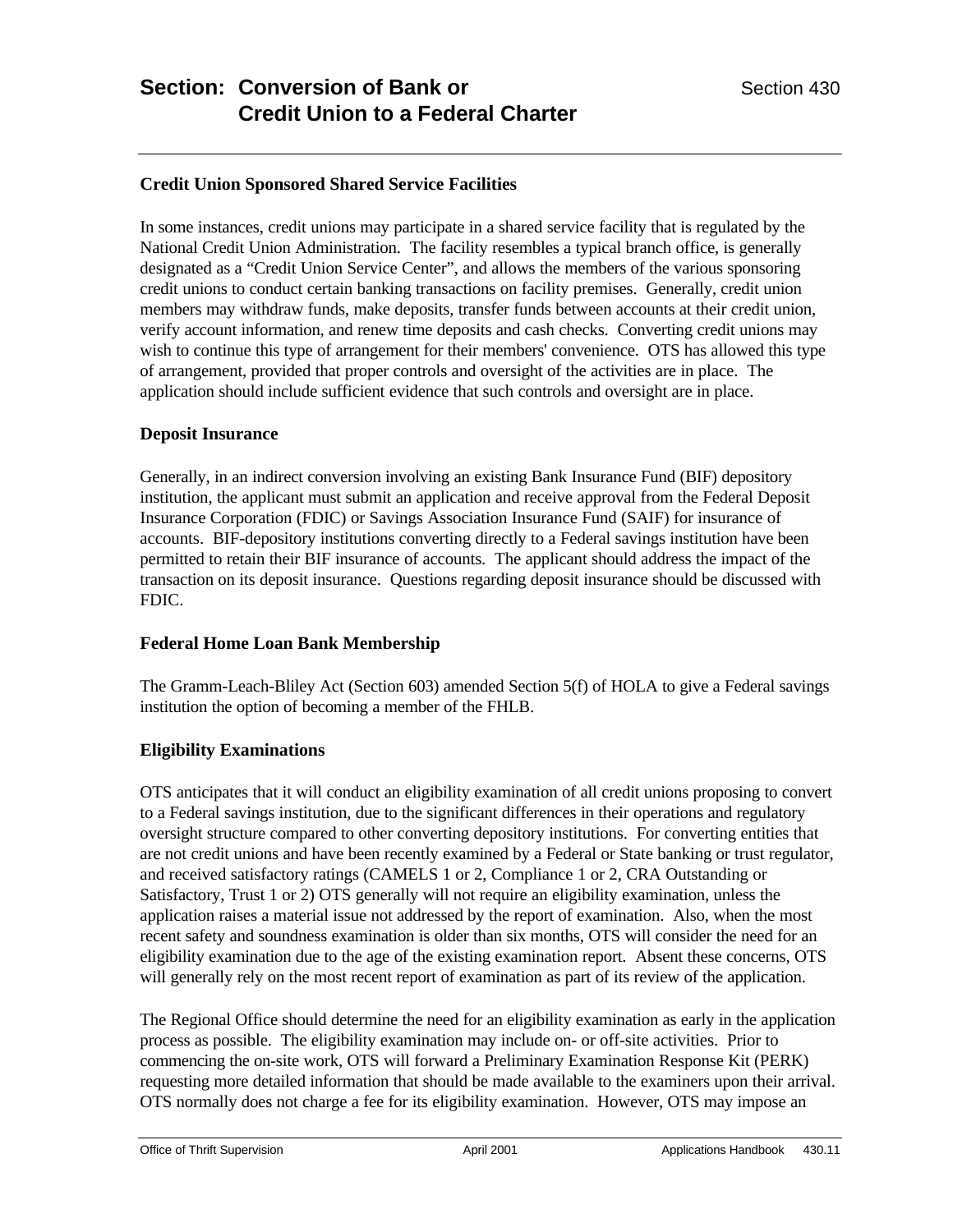hourly fee if the examination encounters significant problems that require additional review beyond the scope of a standard eligibility examination.

# **REVIEW GUIDELINES**

#### **Processing Procedures and Time Frames**

As noted in the Delegated Authority section, certain applications are not subject to delegated authority and are processed concurrently with OTS-Washington staff. As a general matter, correspondence from OTS regarding applications that are non-delegated will be transmitted from OTS-Washington. Correspondence on delegated applications will generally come from the Regional Office.

Within five business days of receipt of the application and the application fee, the Regional Office must notify the applicant of the application's receipt. The appropriate application fee must accompany each application in order for it to be considered filed. For nondelegated applications, the application will not be considered filed until received by both OTS-Washington and the Regional Office.

Within five business days of receipt of the application, the Regional Office will begin its background investigations on individuals who were required to submit such information in connection with the application. Upon receipt of the application, the Regional Office must forward all FBI Fingerprint Cards to OTS-Washington for processing. The background investigations should include, at a minimum, a search of the applicants in the Westlaw and CIIS databases. When applicable, OTS must contact other regulatory agencies to seek additional comments on the applicants, or to request a copy of examination reports from another agency. For applications involving insurance companies, the Regional Office must contact the Insurance Risk Management Specialist in OTS-Washington and request a review of the insurer. All issues that are disclosed in the background check must be addressed directly with the individual. Results of all background checks should be addressed in the Regional Office's digest.

If the application is non-delegated and involves specialty areas, such as trust activities or CRA issues, OTS-Washington must provide a copy of the application to the corresponding OTS-Washington specialist.

Within 30 calendar days of receipt of a properly submitted application, OTS shall take the following actions.

- Deem the application complete;
- Request, in writing, any additional information necessary to deem the application complete; or
- Decline to further process the application if it is deemed by OTS to be materially deficient and/or substantially incomplete.

Failure by OTS to act within 30 calendar days of receipt of the application for processing shall result in the filed application being deemed complete, commencing the period for review.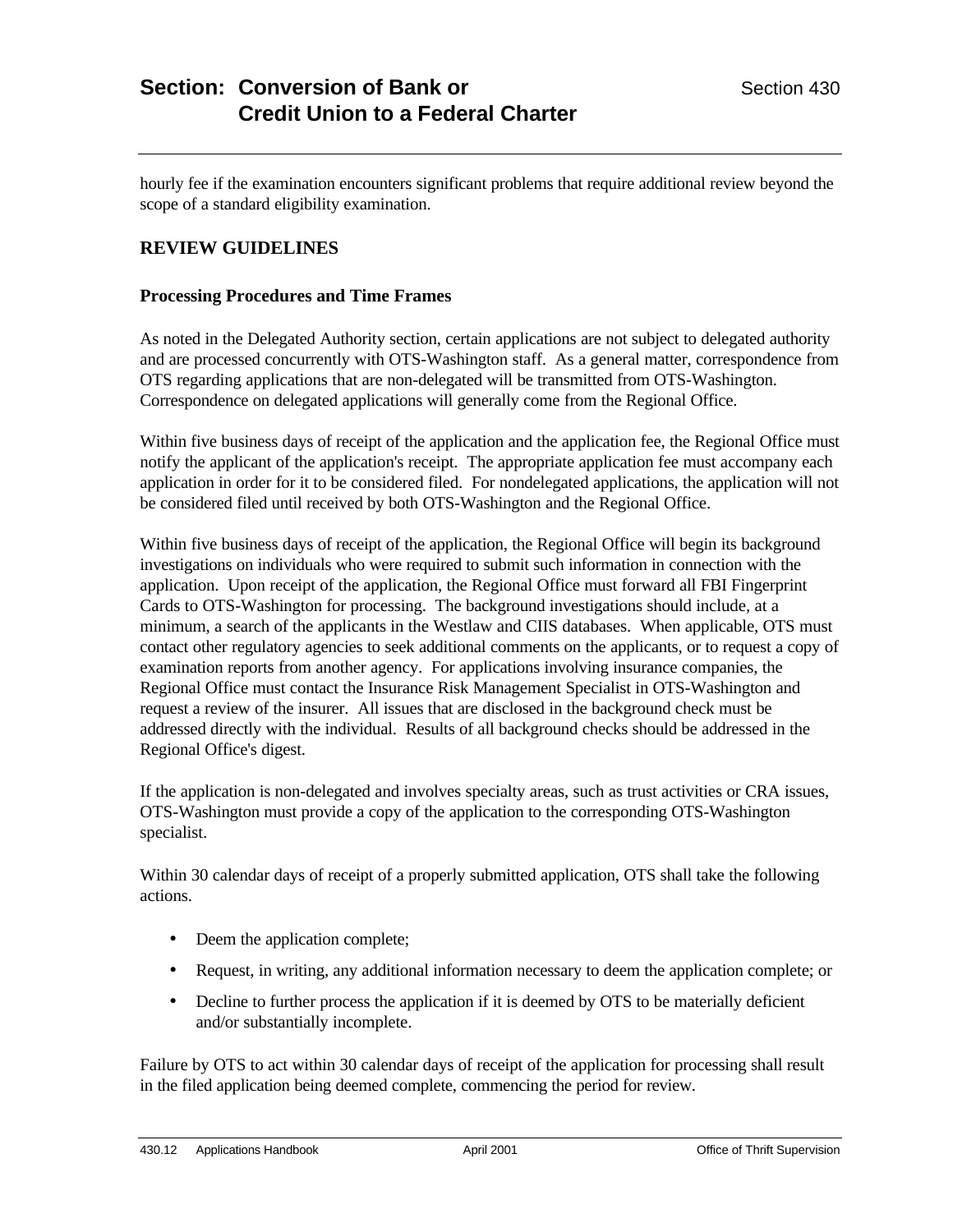OTS must timely review all requests for a waiver of an application requirement that certain information be supplied. Unless OTS requests, in writing, additional information about the waiver request, or denies the waiver request, the waiver request shall be deemed granted.

If additional information is requested, a response must be submitted within 30 calendar days of the letter requesting such information. The applicant may, in writing, request a brief extension of the 30-calendar day period for responding to a request for additional information, prior to the expiration of the 30-calendar day time period. OTS, at its option, may grant the applicant a limited extension of time in writing. Failure to respond to a written request for additional information within 30 calendar days of such request may be deemed to constitute withdrawal of the application or may be treated as grounds for denial or disapproval of the application.

After the timely filing of additional information in response to any initial or subsequent request by OTS for additional information, OTS has 15 calendar days to review the additional information for completeness or appropriateness and take one of the following actions:

- Request, in writing, any additional information necessary to deem the application complete;
- Deem the application complete; or
- Decline to further process the application if it is deemed by OTS to be materially deficient and/or substantially incomplete.

The 15-day review period commences when the OTS receives a response that purports to respond to all questions in the information request. OTS may extend the 15-day review period for an additional 15 calendar days, if OTS requires the additional time to review the response. OTS will notify the applicant that it has extended the period before the end of the initial 15-day period.

Failure by OTS to act within 15 calendar days of receipt of the additional information shall result in the filed application being deemed complete, commencing the period for review.

OTS may elect to conduct an eligibility examination during the review process. OTS will not deem an application complete until it concludes the examination. In addition, OTS may request additional information as a result of the eligibility examination, and the applicant must submit a response in accordance with the time frames set forth in this section.

Once the application has been deemed complete, there is a 60-calendar day review period during which time OTS will take into consideration all factors present in the application and render a decision thereon. If, upon expiration of the 60-day review period, assuming no extension has been granted, OTS has failed to act, the application is deemed approved automatically, and the applicant may thereafter consummate the transaction. If multiple applications are submitted in connection with one transaction, the applicable review period for all applications is the review period for the application with the longest review period, subject to statutory review periods.

During the review period, OTS may request additional information if the information is necessary to resolve or clarify the issues presented in the application. OTS may also notify the applicant that the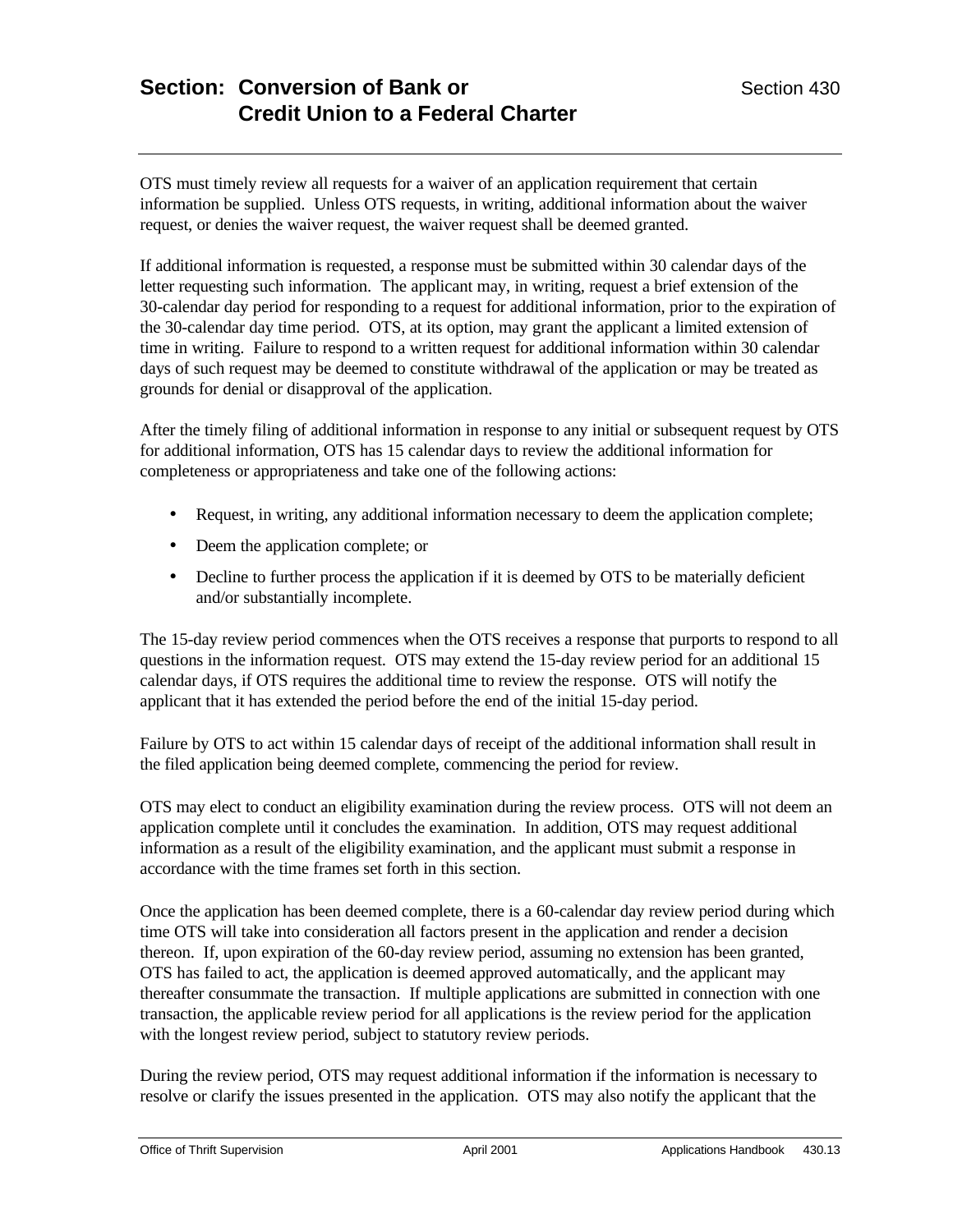application is incomplete and require that the applicant submit additional information to complete the application. The review period can be extended an additional 30 calendar days if OTS determines that additional time will be required to analyze the proposed transaction. In such cases, OTS must notify an applicant prior to the expiration of the period for review. In situations in which an application presents a significant issue of law or policy, OTS may extend the applicable period for review of such application beyond the time period for review. In these cases, written notice must be provided to an applicant no later than the expiration of the time period.

Under 12 C.F.R. § 516.290, if OTS has not acted on a pending application within two calendar years after the filing date, OTS may deem the application withdrawn unless OTS determines that the applicant is actively pursuing a final determination on the application. Applications that are subject to this withdrawal provision are those that have failed to timely take action such as filing required additional information, or OTS has suspended processing of an application based on circumstances that are, in whole or in part, within the applicant's control and have failed to take reasonable steps to resolve these circumstances.

For purposes of calculating processing time frames, OTS does not include the day of the act or event, in determining the date the time period commences. In determining the conclusion of a time period, when the last day of the time period is a Saturday, Sunday, or a Federal holiday, the last day will become the next day that is not a Saturday, Sunday, or Federal holiday.

### **Regulatory Criteria**

Applications to convert to a Federal thrift are generally subject to the same standards for approval as applications for permission to organize a new thrift as set forth in 12 C.F.R. §§ 543.2(g)(1) and 552.2-1(b). Section 5(e) of the HOLA sets forth the basic criteria that OTS must consider when acting on an application for permission to organize a Federal savings institution. Section 5(e) states that OTS may grant a Federal charter only if, in OTS' judgment:

- The organizers are persons of good character and responsibility;
- A need exists for the savings institution in the community to be served;
- There is a reasonable probability of the savings institution's usefulness and success; and
- The savings institution can be established without undue injury to other local thrift and homefinancing institutions.

For the criteria above, the existence of the depository institution will generally serve to demonstrate that a need exists, and that the conversion will not result in undue injury to existing financial institutions.

12 C.F.R. § 552.2-1(b)(1)(v) (12 C.F.R. § 543.2(g)(1)(v) for mutual savings institutions) requires OTS to consider whether the savings institution will perform a role of providing credit for housing consistent with safe and sound operations of a Federal savings institution.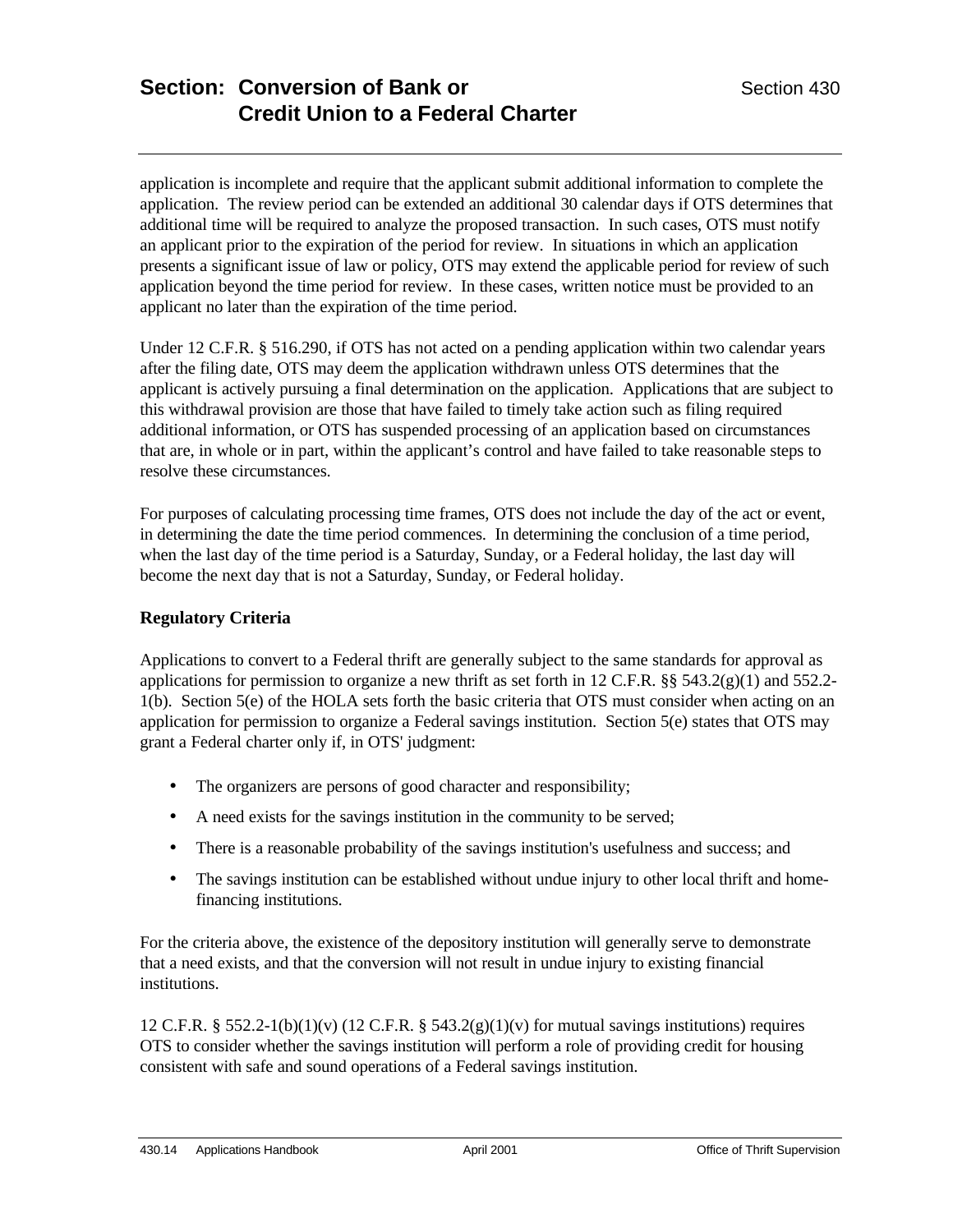Pursuant to 12 C.F.R. § 563e.29, OTS must consider the savings institution's plans for meeting its objectives under the Community Reinvestment Act. OTS will review the proposed plan for satisfying the CRA and may deny or condition approval based upon this review.

If the application involves the formation of a de novo thrift and the merger or purchase and assumption of the converting institution into the newly-chartered de novo, the application will also be reviewed under the standards for mergers or purchase and assumptions set forth at Section 10(s) of HOLA, Sections 5(d)(3) and 18(c) of FDIC, and 12 C.F.R. §§ 552.13 and 563.22(d).

Converting institutions that have been in existence less than three years will be subject to all approval criteria and other requirements applicable to de novo Federal institutions, including the policy considerations outlined in 12 C.F.R. § 543.3.

#### **Decision Guidelines**

The statutory and regulatory requirements are designed to ensure the viability and safe and sound operation of the savings institution. In general, the analysis should conclude that capital is sufficient in relationship to the risk-profile of the institution, management has the necessary expertise and controls to implement the business plan, the institution will meet the needs of the community it will serve, and that the converted institution will be operated in compliance with the laws, rules and regulations applicable to a Federal savings institution. If, based upon this review, it is determined that the savings institution will not operate in compliance with laws, rules and regulations applicable to a savings institution, or that the institution lacks the management or financial resources to ensure the institution is prudently run in a safe and sound manner, a denial recommendation may be necessary. The following factors should be considered in analyzing the application to determine if the transaction satisfies the applicable statutory and regulatory criteria for approval:

- Did the applicant submit the following forms and information:
	- ∗ OTS Form 1623 (Interagency Biographical and Financial Report); properly executed RB-20 Certification; and FBI Fingerprint Cards, for each director, senior executive officer, and controlling shareholder?
	- ∗ Copies of proposed employment contracts and evidence of regulatory compliance?
	- ∗ Description and copies of any proposed stock option plans?
	- ∗ Discussion of specific policies addressing compliance with Sections 23A, 23B, 22(g) and (h) of the Federal Reserve Act, and with 12 C.F.R. §§ 563.41 and .42?
	- ∗ Oaths of Directors?
	- ∗ Proposed charter and bylaws?
	- ∗ Copies of all proposed contracts with affiliates, all contracts not in the ordinary course of business or in excess of 15 percent of the proposed operating budget?
	- ∗ Three-year business plan?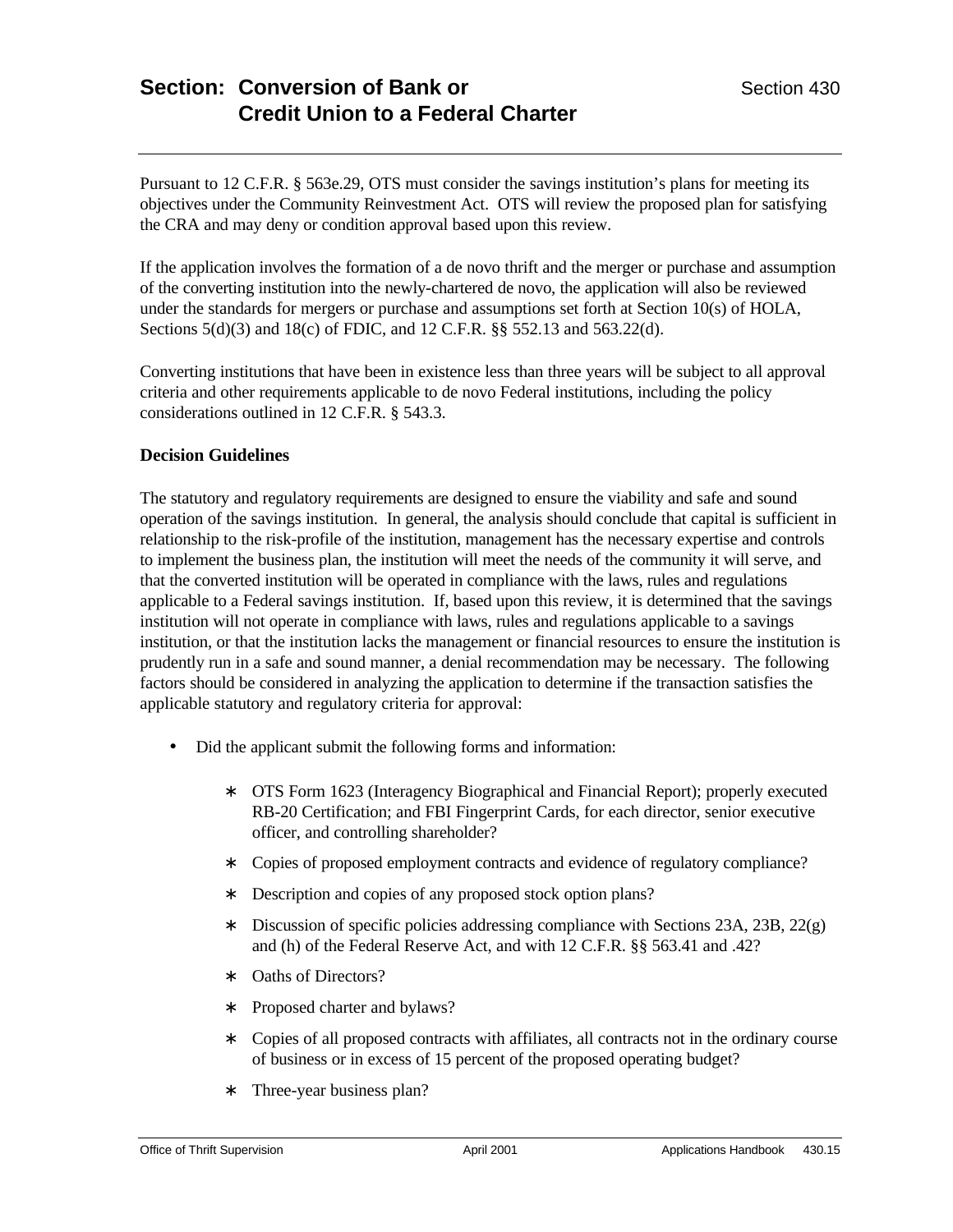- ∗ CRA plan?
- ∗ Notices and/or application forms for related filings, i.e. subsidiaries, trust powers, etc.?
- ∗ Listing of all subscribers to capital stock that are directors, senior executive officers, ten percent shareholders, and other insiders?
- ∗ Information to demonstrate that the application meets relevant approval standards?
- Did the certification or background check (FBI, LEXIS/NEXIS and/or Westlaw, and CIIS) of proposed management and ownership indicate that they have been the subject of any enforcement, criminal or questionable actions?
- Was any adverse information found in the background reviews not disclosed by any individual in their RB-20 Certification or on OTS Form 1623?
- Do the Interagency Biographical and Financial Reports (OTS Form 1623) disclose any questionable information (i.e., prior employment with any type of financial institution must be checked)?
- In applications involving a proposed existing parent company(ies), did the background review or RB-20 Certification disclose any questionable information on the company(ies) or any affiliate(ies) of the company(ies)?
- Was any adverse information found in the background reviews not disclosed by the company(ies) in its RB-20 Certification Form?
- For transactions with affiliates, will the transactions and contracts comply with Sections 23A and 23B of the Federal Reserve Act, and with 12 C.F.R. §§ 563.41 and .42?
- Will the savings institution's board of directors have sufficient independence from its parent holding company(ies) and affiliates to ensure that the savings institution will continue to operate without undue influence from these affiliates?
- Do the board of directors and senior management have the qualifications and experience necessary to operate the proposed charter in a safe and sound manner?
- Will the savings institution have sufficient full-time management to ensure safe and sound operations?
- Does the proposed salary and bonus structure appear reasonable?
- Do proposed employment agreements comply with the requirements of 12 C.F.R. § 563.39 and RB 27-a?
- Will the board of directors meet the composition requirements of 12 C.F.R. § 563.33(a)?
- Has the applicant identified the proposed board and management committees, their functions, and are these committees adequate?
- Will sufficient fidelity coverage on officers and employees be maintained?
- Will the applicant comply with the Management Interlocks Act?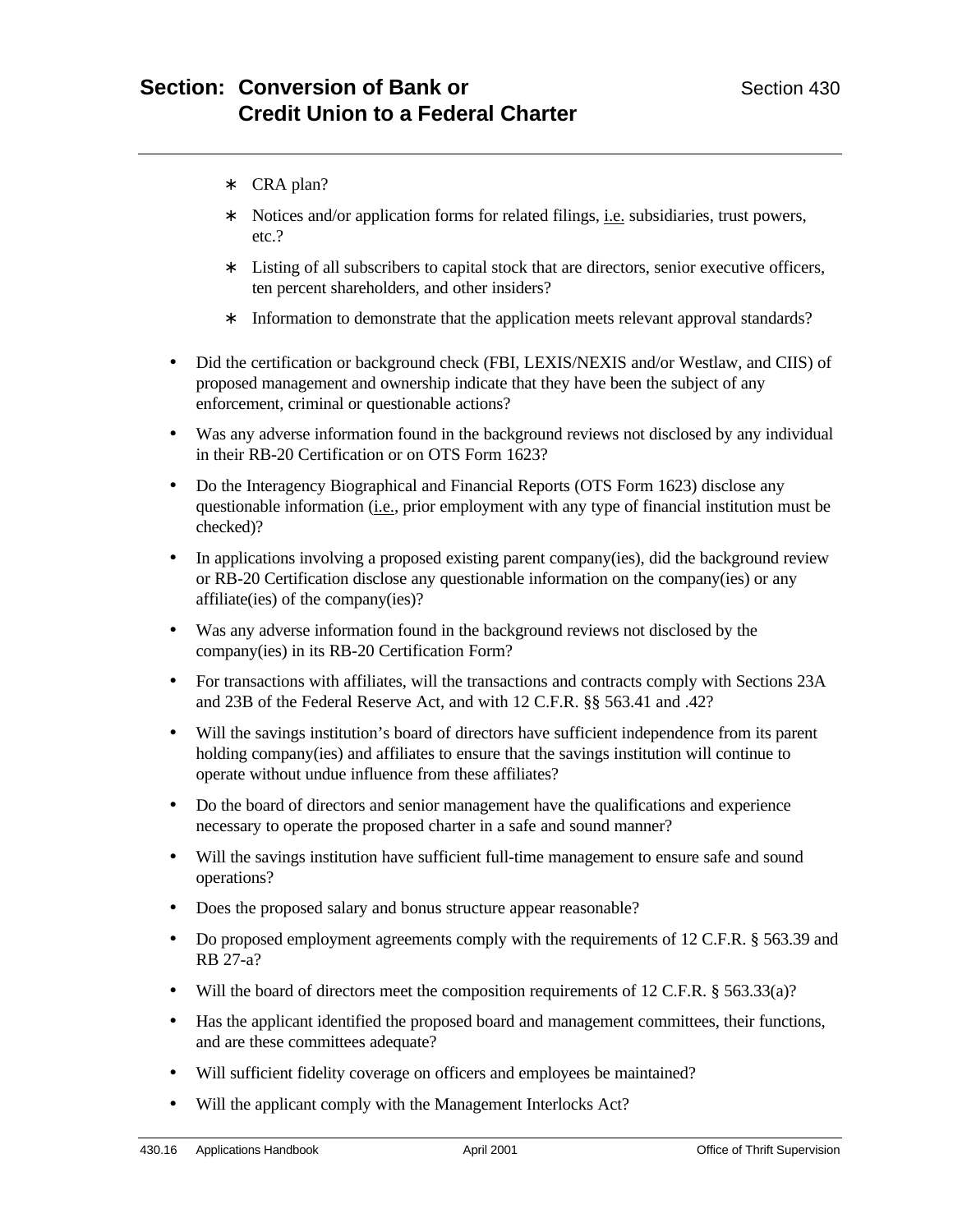- Does the business plan satisfy OTS requirements?
- Are the underlying assumptions of the business plan reasonable?
- Do the lending activities present unusually high elements of risk, such as a significant volume of activity or concentrations of activity in sub-prime lending, speculative lending, or credit card activity?
- Do the proposed savings and lending services appear reasonable?
- Will the proposed balance sheet and business strategy comply with the lending and investment limitations of Section 5(c) of HOLA and 12 C.F.R. Part 560?
- Does the business plan demonstrate compliance with OTS capital requirements over the threeyear projections?
- Do the dividend projections in the business plan reconcile with the proposed dividend policy?
- Does the savings institution have capital reserves to offset potential adverse changes in market conditions or for operational performance by the savings institution below business plan projections?
- Is capital adequate based upon the proposed business philosophy or for proposed charters with specialized operations or higher risk profiles (e.g. Internet based banking)?
- Do the business plan projections indicate that QTL compliance will be maintained?
- Are the business plan assumptions reasonable and consistent with local community needs?
- Does the savings institution have a reasonable plan to meet its obligations under the CRA?
- Will the savings institution meet the identified convenience and needs in the target market, including the low- and moderate-income needs?
- Will the savings institution provide credit for housing consistent with safe and sound banking principles?
- Will Internet banking activities be conducted in compliance with OTS and Interagency policy?
- Do the charter and bylaws comply with regulatory requirements?
- Has the institution addressed the continuation of deposit insurance by FDIC?

#### **Conditions**

Generally, the following conditions will be imposed on any approval for institutions that are converting from a non-OTS-regulated depository institution to a Federal thrift charter.

• The applicant must receive all required regulatory and shareholder approvals for the proposed transaction and submit copies of all such approvals to the Regional Office prior to consummation of the proposed transaction;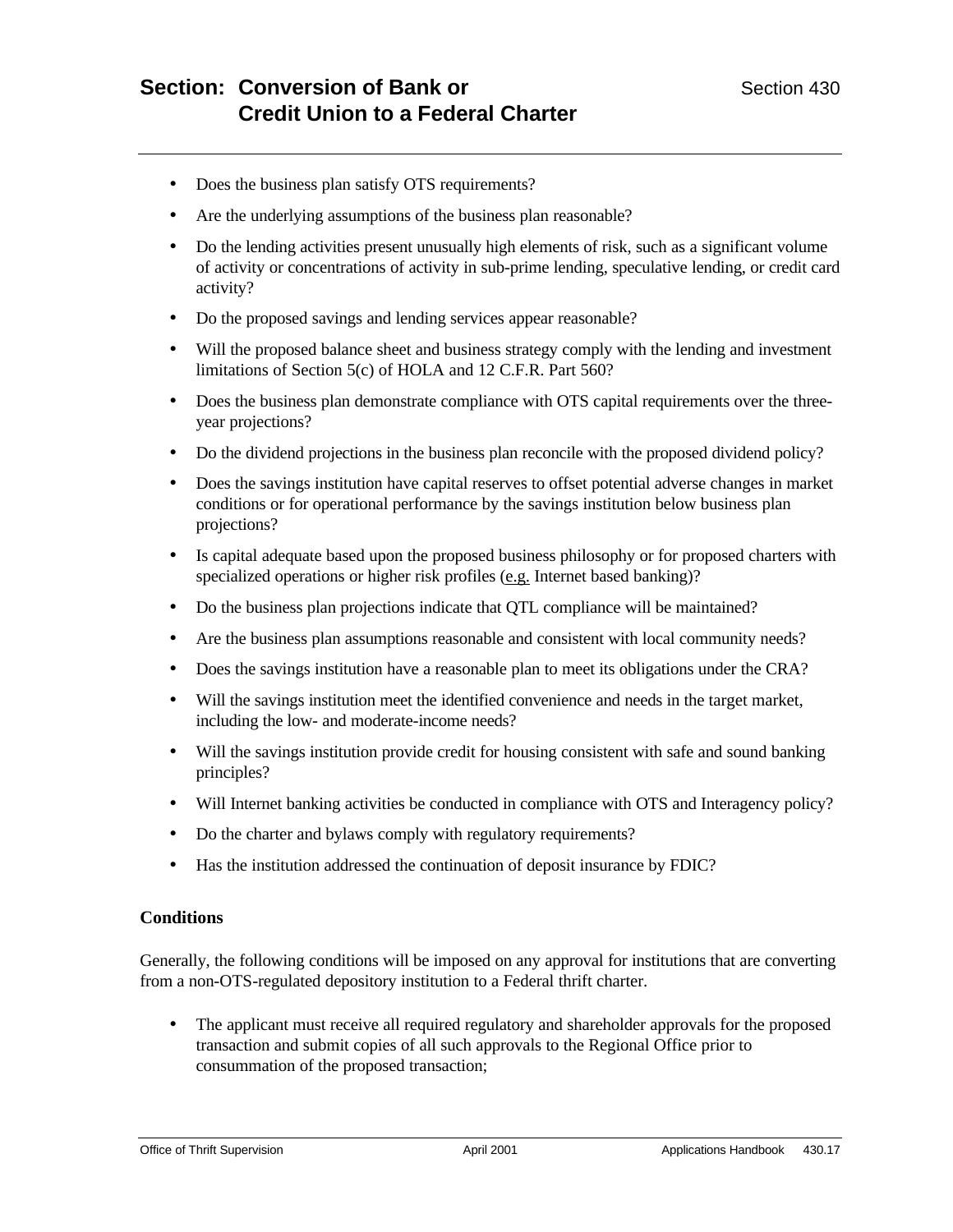- The applicant must consummate the proposed transaction within one hundred and twenty (120) calendar days from the date of approval, unless extended by the Regional Director for good cause;
- On the business day prior to the date of consummation of the proposed transaction, the chief financial officers of the proposed holding company(ies) (Applicants) and the converting institution must certify in writing to the Regional Director that no material adverse events or material adverse changes have occurred with respect to the financial condition or operation of the Applicants and the savings institution as disclosed in the applications. If additional information having an adverse bearing on any feature of the applications are brought to the attention of the Applicants, the converting institution, or OTS since the date of the financial statements submitted with the applications, the transaction must not be consummated unless the information is presented to the Regional Office, and the Regional Office provides written non-objection to consummation of the transaction;
- The Applicant must advise the Regional Director in writing within 5 calendar days after the effective date of the proposed transaction: (a) of the effective date of the proposed transaction; and (b) that the transaction was consummated in accordance with all applicable laws and regulations, the applications, and the approval; and
- The Applicant must operate within the parameters of its business plan. The Applicants and the savings institution must submit any proposed major deviations or material changes from the plan (including changes resulting from decisions made by the Applicants), (OPTIONAL LANGUAGE: and in particular, those pertaining to cross-marketing of products of the savings institution and its affiliates, a change in the role of the independent agents, and any changes in the proposed delivery system of the savings institution's products,) for the prior, written nonobjection of the Regional Office. The request for change must be submitted a minimum of 60 calendar days before the proposed change is implemented with a copy provided to the FDIC Regional Office.

### *Nonstandard Conditions*

It is not unusual for the approval letter for a conversion application to contain nonstandard conditions of approval. Additional conditions may be warranted in circumstances where the proposed operations are integrated with services or activities involving affiliates, where securities affiliates exist, in structures involving non-shell holding companies, where anti-tying issues are present, or due to unique characteristics or the risk profile of the proposed charter. All nonstandard conditions of approval must be supported with justification in the recommendation memorandum related to approval of the application. Any nonstandard conditions incorporated into the approval letter must be summarized in the National Applications Tracking System record for the application. Listed below are examples of most common nonstandard conditions:

• Any contracts or agreements pertaining to transactions with affiliates, not yet submitted to the OTS for review, must be provided to the Regional Office at least 30 calendar days prior to execution for a written non-objection prior to implementation;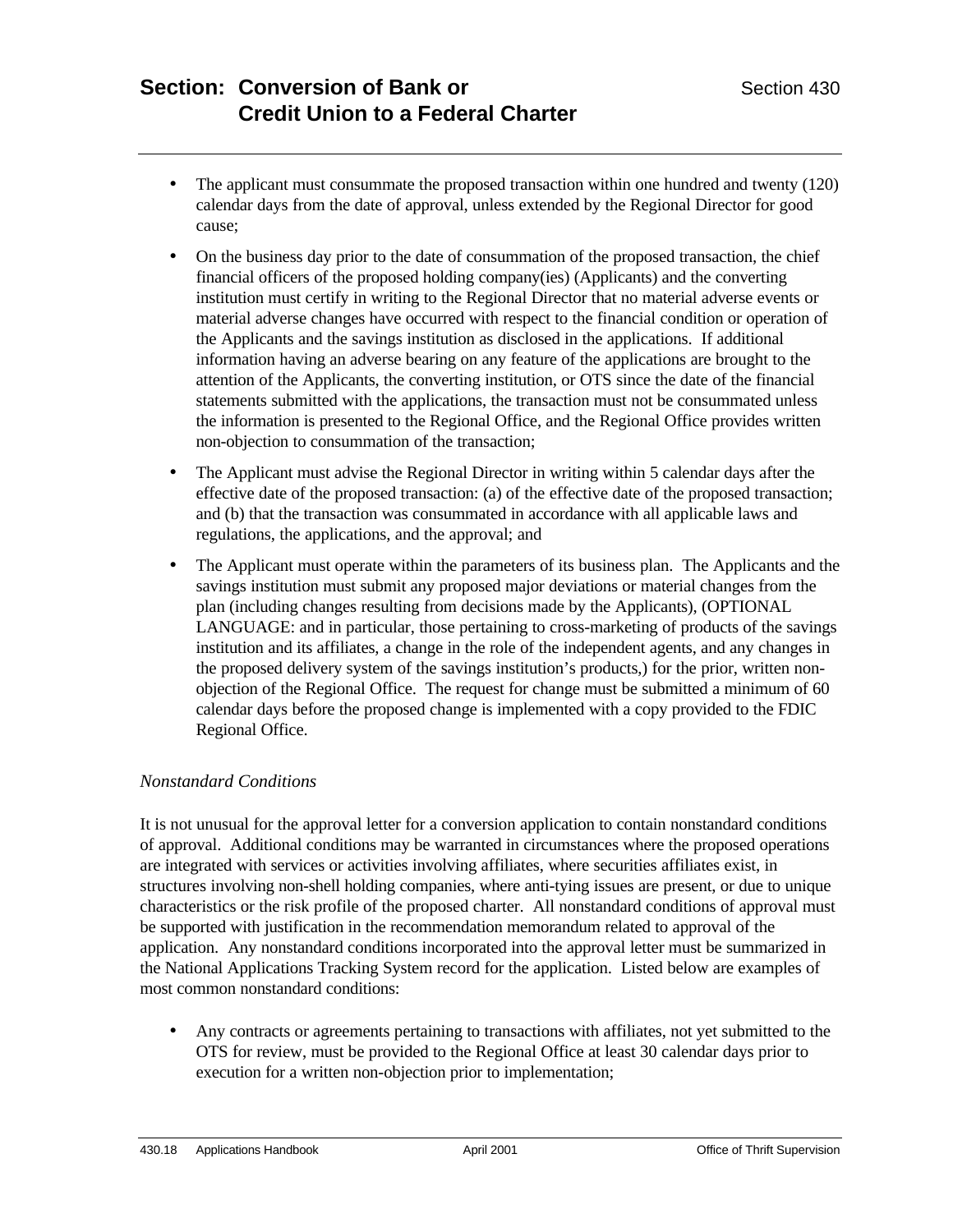- (For trust only applicants): At least 50 percent of the audit and investment committees established by the savings institution must be directors who are not officers or employees of the savings institution, the applicants or any affiliates. If compliance with this condition involves the selection of additional directors, each director must receive the prior written approval of the Regional Office; and
- The institution must comply with the investment and lending limitations contained in Section  $5(c)(2)(D)$  of HOLA within two years.

# **RECORDKEEPING REQUIREMENTS**

All correspondence related to the processing of the notice or application must be consolidated into a file copy to be sent to a central file. Both the Regional Office and OTS-Washington will maintain a separate file copy for non-delegated filings. The file copy must include a copy of the original filing including any exhibits, all amendments, all internal and external correspondence between interested parties, all documentation associated with the review and analysis of the filing, and all decision, recommendation memorandum, and compliance material. The file copy must be organized and separated into public and confidential material, and clearly identified as such. The public and confidential sections must be arranged in chronological order, or in a similarly organized fashion.

## **MONITORING AND CONTROL**

The Regional Office will monitor compliance with all conditions imposed in connection with an application's approval. The applicant must submit evidence of satisfaction of the conditions included in the approval order or letter to the Regional Office within the stated time frames.

The Regional Office should notify the appropriate staff responsible for the supervision and examination of the savings institution regarding the action taken on an application, and provide staff with copies of the approval order or letter. If an application is approved, the first examination of the savings institution following the approval should include a review of compliance with all conditions of approval and any changes in operations as a result of the transaction.

A review of the application file should be made after all compliance material is received to ensure that the file is complete. Any deficiencies should be corrected before the file is sent to storage.

OTS-Washington may conduct a post audit review of the application in the Regional Office, including a review of the documentation maintained in the application file.

## **INFORMATION SOURCES**

#### **Statutes**

| 12 U.S.C. § 1464 | HOLA Section 5(b); Deposits and Related Powers |
|------------------|------------------------------------------------|
| 12 U.S.C. § 1464 | HOLA Section $5(c)$ ; Loans and Investments    |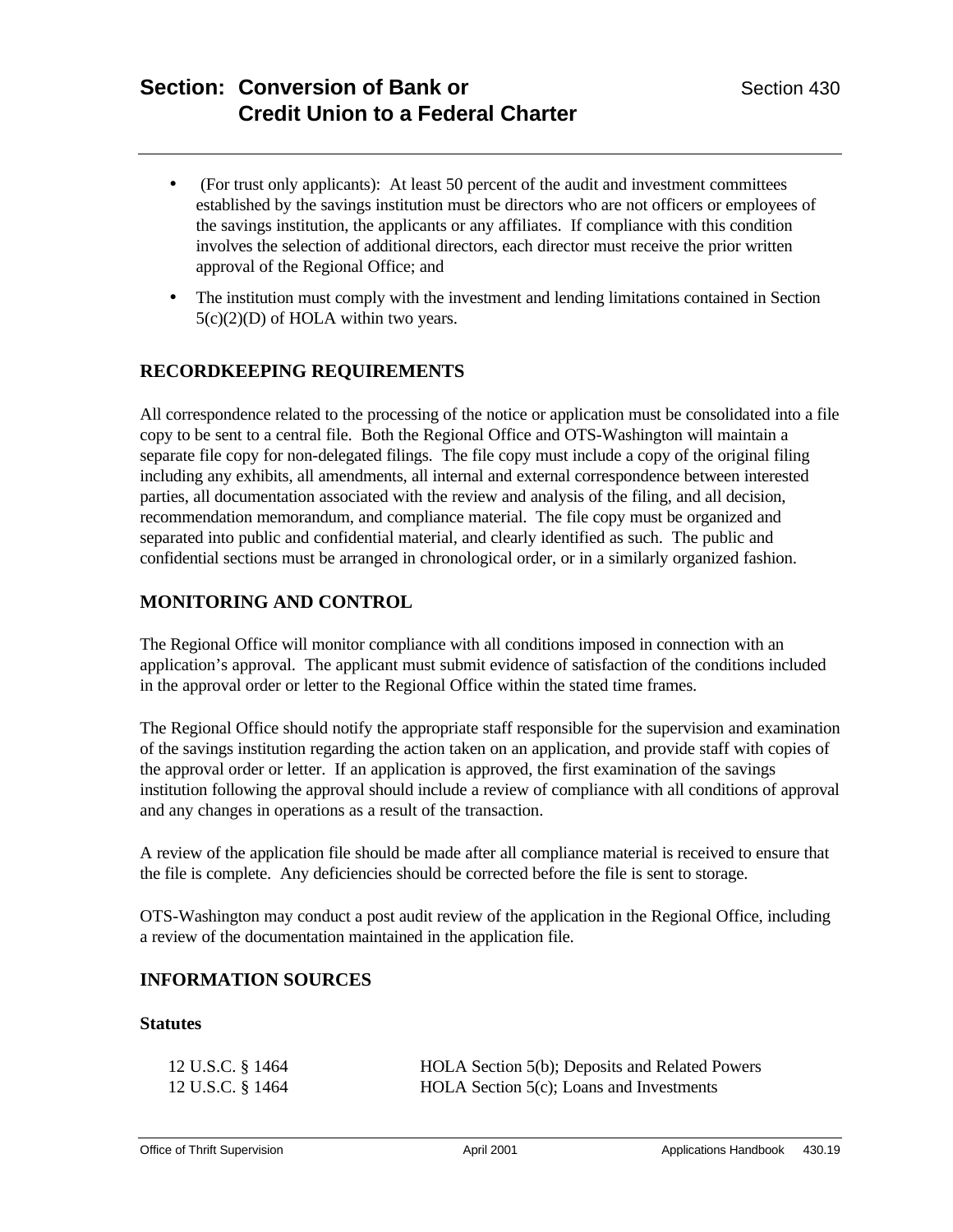| 12 U.S.C. § 1464<br>12 U.S.C. § 1464<br>12 U.S.C. § 1464<br>12 U.S.C. § 1464<br>12 U.S.C. § 1464<br>12 U.S.C. § 1467a<br>12 U.S.C. § 1467a<br>12 U.S.C. § 1468<br>12 U.S.C. §§ 2901, et seq.<br>12 U.S.C. §§ 3201, et seq. | HOLA Section 5(e); Character and Responsibility<br>HOLA, Section 5(i) Conversion to a Federal Charter<br>HOLA, Section 5(o) Conversion of State Savings Banks<br>HOLA Section 5(q); Tying Arrangements<br>HOLA, Section 5(r) Out-of-State Branches<br>HOLA Section 10(m); Qualified Thrift Lender Test<br>HOLA Section 10(n), Tying Arrangements<br>HOLA Section 11; Transactions with Affiliates<br><b>Community Reinvestment Act</b><br>Depository Institution Management Interlocks Act |
|----------------------------------------------------------------------------------------------------------------------------------------------------------------------------------------------------------------------------|--------------------------------------------------------------------------------------------------------------------------------------------------------------------------------------------------------------------------------------------------------------------------------------------------------------------------------------------------------------------------------------------------------------------------------------------------------------------------------------------|
| <b>Regulations</b>                                                                                                                                                                                                         |                                                                                                                                                                                                                                                                                                                                                                                                                                                                                            |
| 12 C.F.R. Part 516                                                                                                                                                                                                         | <b>Applications Processing Guidelines</b>                                                                                                                                                                                                                                                                                                                                                                                                                                                  |
| 12 C.F.R. § 541.18                                                                                                                                                                                                         | <b>Interim Federal Institution</b>                                                                                                                                                                                                                                                                                                                                                                                                                                                         |
| 12 C.F.R. § 543.1                                                                                                                                                                                                          | Corporate Titles of Federally Chartered Institutions                                                                                                                                                                                                                                                                                                                                                                                                                                       |
| 12 C.F.R. § 543.2                                                                                                                                                                                                          | Application for Permission to Organize                                                                                                                                                                                                                                                                                                                                                                                                                                                     |
| 12 C.F.R. § 543.3                                                                                                                                                                                                          | "De Novo" Applications for a Federal Association Charter                                                                                                                                                                                                                                                                                                                                                                                                                                   |
| 12 C.F.R. § 543.5                                                                                                                                                                                                          | <b>Issuance of a Charter</b>                                                                                                                                                                                                                                                                                                                                                                                                                                                               |
| 12 C.F.R. § 543.6                                                                                                                                                                                                          | Completion of Organization                                                                                                                                                                                                                                                                                                                                                                                                                                                                 |
| 12 C.F.R. § 543.8 through .14                                                                                                                                                                                              | Conversion from State Mutual to Federal Mutual                                                                                                                                                                                                                                                                                                                                                                                                                                             |
| 12 C.F.R. § 544.1 through .5                                                                                                                                                                                               | Charter and Bylaws for Federal Mutual                                                                                                                                                                                                                                                                                                                                                                                                                                                      |
| 12 C.F.R. § 545.92                                                                                                                                                                                                         | <b>Branch Offices</b>                                                                                                                                                                                                                                                                                                                                                                                                                                                                      |
| 12 C.F.R. § 552.2-1                                                                                                                                                                                                        | Procedures for Organization of Federal Stock Association                                                                                                                                                                                                                                                                                                                                                                                                                                   |
| 12 C.F.R. § 552.2-2                                                                                                                                                                                                        | Procedures for Organization of Interim Federal Stock<br>Association                                                                                                                                                                                                                                                                                                                                                                                                                        |
| 12 C.F.R. § 552.2-6                                                                                                                                                                                                        | <b>Conversion from State Stock to Federal Stock</b>                                                                                                                                                                                                                                                                                                                                                                                                                                        |
| 12 C.F.R. § 552.3 through .6-3                                                                                                                                                                                             | Charter and Bylaws for Federal Stock Associations                                                                                                                                                                                                                                                                                                                                                                                                                                          |
| 12 C.F.R. § 552.13                                                                                                                                                                                                         | Combinations involving Federal Stock Institutions                                                                                                                                                                                                                                                                                                                                                                                                                                          |
| 12 C.F.R. Part 560                                                                                                                                                                                                         | Lending and Investment Limitations                                                                                                                                                                                                                                                                                                                                                                                                                                                         |
| 12 C.F.R. § 561.4                                                                                                                                                                                                          | <b>Affiliate Definition</b>                                                                                                                                                                                                                                                                                                                                                                                                                                                                |
| 12 C.F.R. § 561.5                                                                                                                                                                                                          | <b>Affiliated Person (Definition)</b>                                                                                                                                                                                                                                                                                                                                                                                                                                                      |
| 12 C.F.R. § 561.14                                                                                                                                                                                                         | Controlling Person (Definition)                                                                                                                                                                                                                                                                                                                                                                                                                                                            |
| 12 C.F.R. § 561.35                                                                                                                                                                                                         | Officer (Definition)                                                                                                                                                                                                                                                                                                                                                                                                                                                                       |
| 12 C.F.R. § 563.33                                                                                                                                                                                                         | Directors, Officers and Employees                                                                                                                                                                                                                                                                                                                                                                                                                                                          |
| 12 C.F.R. § 563.39                                                                                                                                                                                                         | <b>Employment Contracts</b>                                                                                                                                                                                                                                                                                                                                                                                                                                                                |
| 12 C.F.R. § 563.41                                                                                                                                                                                                         | Loans and other transactions with affiliates and subsidiaries                                                                                                                                                                                                                                                                                                                                                                                                                              |
| 12 C.F.R. § 563.42                                                                                                                                                                                                         | Additional standards applicable to transactions with affiliates<br>and subsidiaries                                                                                                                                                                                                                                                                                                                                                                                                        |
| 12 C.F.R. § 563.43                                                                                                                                                                                                         | Restrictions on Loans and Other Investments Involving<br><b>Affiliated Persons</b>                                                                                                                                                                                                                                                                                                                                                                                                         |
| 12 C.F.R. Part 563e                                                                                                                                                                                                        | <b>Community Reinvestment Act</b>                                                                                                                                                                                                                                                                                                                                                                                                                                                          |
| 12 C.F.R. Part 563f                                                                                                                                                                                                        | Management Interlocks Act                                                                                                                                                                                                                                                                                                                                                                                                                                                                  |
| 12 C.F.R. Part 565                                                                                                                                                                                                         | Prompt Corrective Action                                                                                                                                                                                                                                                                                                                                                                                                                                                                   |
| 12 C.F.R. Part 567                                                                                                                                                                                                         | Capital                                                                                                                                                                                                                                                                                                                                                                                                                                                                                    |